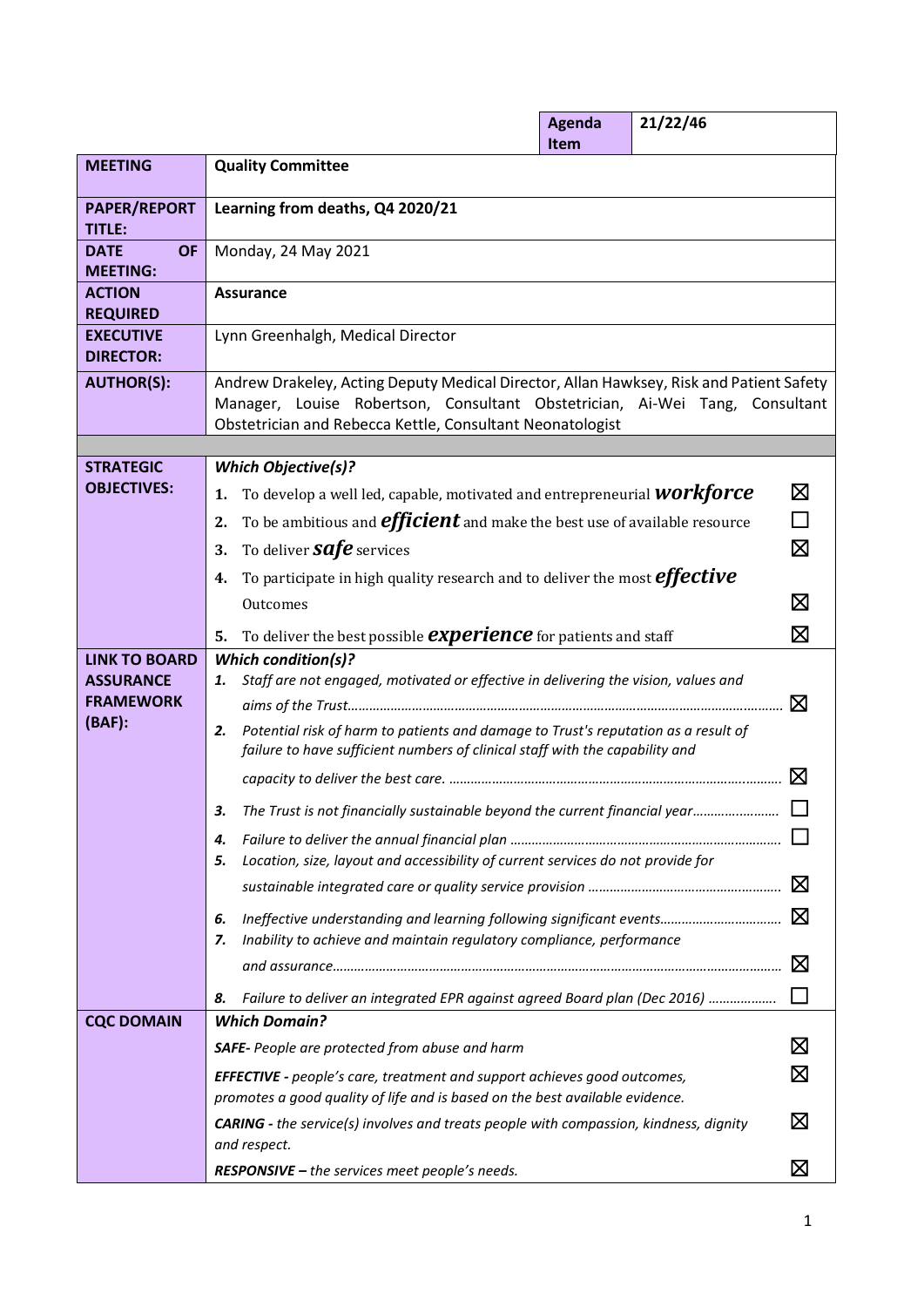|                                          | <b>WELL-LED</b> - the leadership, management and governance of the                                                                                     |                                                                                          | ⊠ |  |  |  |  |  |  |
|------------------------------------------|--------------------------------------------------------------------------------------------------------------------------------------------------------|------------------------------------------------------------------------------------------|---|--|--|--|--|--|--|
|                                          | organisation assures the delivery of high-quality and person-centred care,<br>supports learning and innovation, and promotes an open and fair culture. |                                                                                          |   |  |  |  |  |  |  |
|                                          | M<br><b>ALL DOMAINS</b>                                                                                                                                |                                                                                          |   |  |  |  |  |  |  |
| LINK TO TRUST                            | Trust Constitution <b>X</b><br>1.                                                                                                                      | <b>NHS Constitution</b><br>⊠<br>4.                                                       |   |  |  |  |  |  |  |
| <b>STRATEGY,</b>                         | ⊠<br><b>Operational Plan</b><br>2.                                                                                                                     | ⊠<br><b>Equality and Diversity</b><br>5.                                                 |   |  |  |  |  |  |  |
| <b>PLAN</b><br><b>AND</b>                | ⊠<br><b>NHS Compliance</b><br>3.                                                                                                                       | 6.<br>Other: Click here to enter text.                                                   |   |  |  |  |  |  |  |
| <b>EXTERNAL</b><br><b>REQUIREMENT</b>    |                                                                                                                                                        |                                                                                          |   |  |  |  |  |  |  |
|                                          |                                                                                                                                                        |                                                                                          |   |  |  |  |  |  |  |
| <b>FREEDOM</b><br><b>OF</b>              |                                                                                                                                                        | 1. This report will be published in line with the Trust's Publication Scheme, subject to |   |  |  |  |  |  |  |
| <b>INFORMATION</b>                       | redactions approved by the Board, within 3 weeks of the meeting                                                                                        |                                                                                          |   |  |  |  |  |  |  |
| (FOIA):                                  |                                                                                                                                                        |                                                                                          |   |  |  |  |  |  |  |
|                                          |                                                                                                                                                        |                                                                                          |   |  |  |  |  |  |  |
| <b>RECOMMENDA</b>                        |                                                                                                                                                        | The Committee members are asked to review the contents of the paper and Take             |   |  |  |  |  |  |  |
| TION:<br><b>The</b><br>[eq:              |                                                                                                                                                        | assurance that there is adequate processes and progress against the requirements laid    |   |  |  |  |  |  |  |
| <b>Board/Committee</b> is<br>asked to:-) | out by the National Quality Board                                                                                                                      |                                                                                          |   |  |  |  |  |  |  |
| <b>PREVIOUSLY</b>                        | <b>Committee name</b>                                                                                                                                  | Not Applicable                                                                           |   |  |  |  |  |  |  |
| <b>CONSIDERED</b>                        |                                                                                                                                                        |                                                                                          |   |  |  |  |  |  |  |
| BY:                                      | Date of meeting                                                                                                                                        |                                                                                          |   |  |  |  |  |  |  |
|                                          |                                                                                                                                                        |                                                                                          |   |  |  |  |  |  |  |
|                                          |                                                                                                                                                        |                                                                                          |   |  |  |  |  |  |  |
|                                          |                                                                                                                                                        |                                                                                          |   |  |  |  |  |  |  |
|                                          |                                                                                                                                                        |                                                                                          |   |  |  |  |  |  |  |

# **Executive Summary**

This is the 2020/21 Quarter 4 (Q4) learning from deaths report for the Trust. There are processes in place for review in all three types of death at the Trust. Every death in the Trust, including expected adult deaths, is reviewed.

## Key areas the report addresses:

- All adult deaths, stillbirths & neonatal deaths have a mortality review conducted.
- There was 1 death within gynaecology oncology and 1 mutual aid colorectal surgery case for Q4 (categorised as gynaecology (non-oncology)). Both cases were subject to 72-hour reviews and there were no immediate deficiencies in care identified. Both cases were subsequently declared as Serious Incidents by Liverpool University Foundation Trust.
- The Q4 stillbirth rate of 3.7/1000 (3.2/1000 excluding fetal abnormalites) was lower than Q3 (4.0 and 3.5/1000 respectively). The annual stillbirth rates were 3.9/1000 (3.4/1000 excluding fetal abnormalites).
- Q4 mortality rate for all LWH neonatal deaths is 6.4/1000 births
- Q4 mortality for LWH booked babies is 3.2 /1000 births
- Overall, 20/21 mortality rate for all LWH neonatal deaths is 6.2/1000 births
- Overall, 20/21 mortality for LWH booked babies is 3.2/1000 births
- The Trust demonstrates a high level of learning from mortality reviews. Themes are identified and action plans in place to address issues that arise.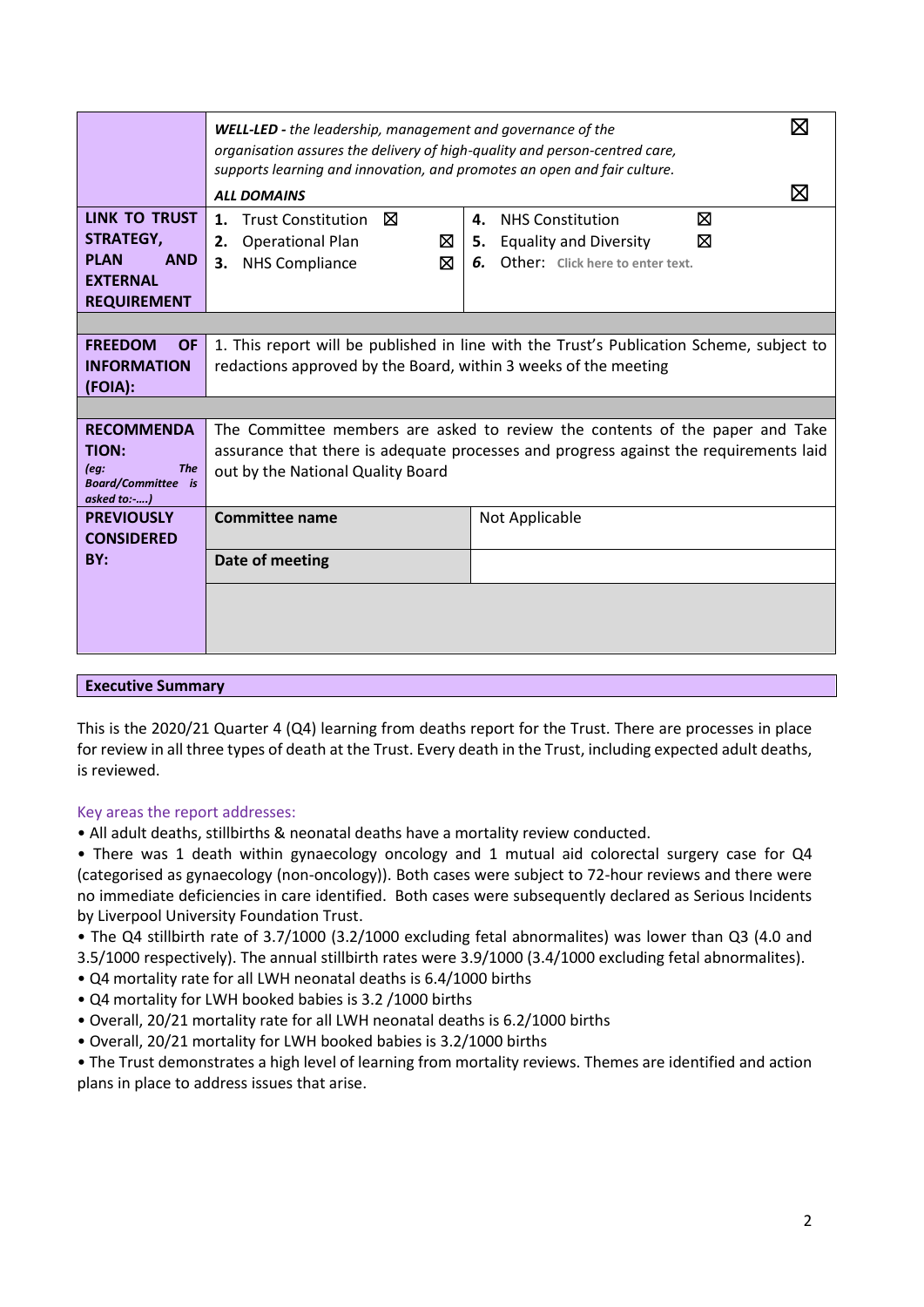# Learning from deaths 2020/21 Strategic context

Learning from the care provided to patients who die is a key part of clinical governance and quality improvement work (CQC 2016). In February 2017, the CQC set out new requirements for the investigation of deaths to run alongside the local existing processes. The National Quality Board has subsequently provided further guidance and recommendations for learning from deaths entitled 'National Guidance for Learning from Deaths – A Framework for NHS Trusts and NHS Foundation Trusts on Identifying, Reporting, Investigating and Learning from Deaths in Care'. A quarterly Adult and Perinatal Mortality report is presented to the Quality Committee as a core requirement of the National Guidance for Learning from Deaths.

This report is the 20/21 Q4 Quality Committee assurance report regarding compliance with review process and learning from deaths. It is set within the context of the Coronavirus Covid-19 pandemic.

# Local context

The number of adult deaths in the Trust is low. Deaths are usually expected, end of life care related. Due to the low level of mortality numbers encountered and the complexity of the patients cared for by the Trust, adult mortality data is presented as pure data, not standardised mortality such as SHMI. The use of pure data and not standardised mortality rates has been previously agreed with the CCG as the Trust's approach to monitoring adult mortality rates. Stillbirths and neonatal mortality rates are reported in absolute numbers and /1000 births. Stillbirths are reported as overall rate and rate excluding terminations. Neonatal deaths are reported as overall rate and rate for in-booked babies.

Data is presented for adults, maternity/perinatal and neonatal deaths:

# 1. Adult:

The Trust's policy for analysis after an adult death relies upon the following activities:

- Gathering detailed intelligence on all individual instances of adult mortality in the Trust
- Identifying local issues arising from each of those events individually
- Exploring themes that may be emerging from groups of events

The report is part of the regular reporting schedule of the Trust to ensure that there is oversight and assurance monitoring of the mortality rates related to the clinical activity of the Trust.

The data contained in this report is pure data and is not standardised mortality data such as SHMI, due to the low level of mortality numbers encountered and the complexity of the patients cared for by the Trust.

The use of pure data and not standardised mortality rates has been previously agreed with the CCG as the Trusts approach to monitoring mortality rates.

Key findings:

- There was 1 death within gynaecology oncology and 1 within colorectal mutual aid for Q4 (categorised as gynaecology (non-oncology)). Both cases were subject to a 72-hour reviews and there were no immediate deficiencies in care identified. Both cases were subsequently declared as Serious Incidents by Liverpool University Foundation Trust.
- The Safety and Effectiveness Senates have clear overview of and show evidence of responsiveness to potential areas of risk to adult mortality.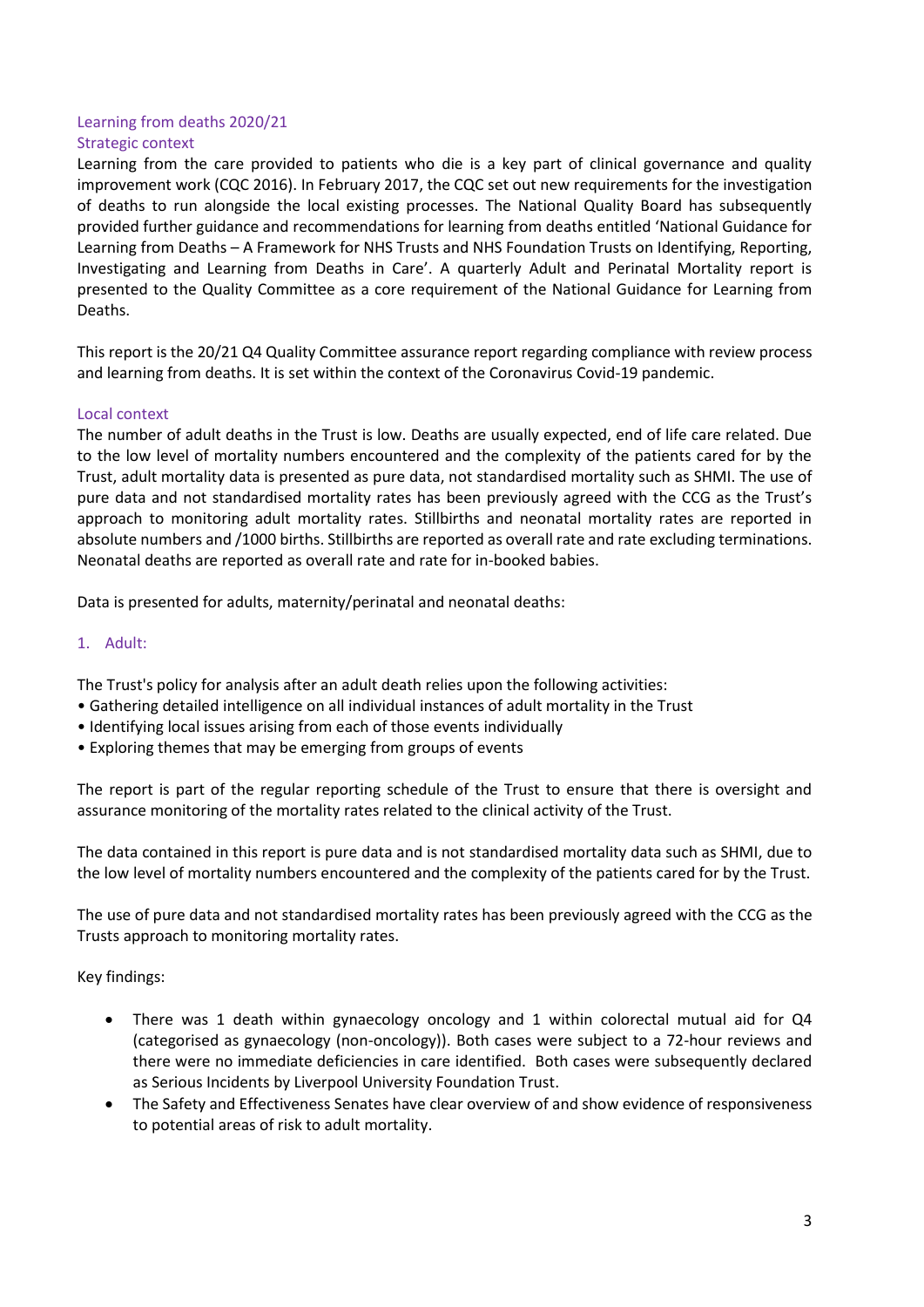# **Table 1: Obstetric Mortality**

This includes all obstetric activity in-hospital.

| <b>Obstetrics</b>                | Apr-<br>20 | May-<br>20  | Jun-<br>20 | Jul-<br>20  | Aug-<br>20 | Sep-<br>20 | Oct-<br>20 | Nov-<br>20 | Dec-<br>20 | Jan-<br>21  | Feb-<br>21 | Mar-<br>21 | <b>TOTAL</b> |
|----------------------------------|------------|-------------|------------|-------------|------------|------------|------------|------------|------------|-------------|------------|------------|--------------|
| <b>Total</b><br><b>Mortality</b> |            | $\mathbf 0$ |            | $\mathbf 0$ |            | $\Omega$   | 0          |            |            | $\mathbf 0$ | 0          | υ          | 0            |
| <b>Discharges</b>                | 1490       | 1632        | 1689       | 1835        | 1921       | 1806       | 1850       | 1690       | 1684       | 1721        | 1661       | 1870       | 20808        |

# **Table 2: Gynaecology Mortality (non-oncology)**

| Gynaecology<br>(non<br>oncology) | Apr-<br>20 | May-<br>20 | Jun-<br>20 | Jul-<br>20  | Aug-<br>20 | Sep-<br>20  | Oct-<br>20 | Nov-<br>20 | Dec-<br>20 | Jan-<br>21  | Feb-<br>21 | Mar-<br>21 | <b>TOTAL</b> |
|----------------------------------|------------|------------|------------|-------------|------------|-------------|------------|------------|------------|-------------|------------|------------|--------------|
| <b>Total</b><br><b>Mortality</b> | 0          | $\Omega$   | 0          | $\mathbf 0$ | $\Omega$   | $\mathbf 0$ | 0          | 0          | 0          | $\mathbf 0$ |            | 0          |              |
| <b>Discharges</b>                | 258        | 203        | 293        | 470         | 546        | 554         | 614        | 637        | 477        | 487         | 563        | 648        | 5756         |

# **Table 3: Gynaecology Oncology**

| Gynaecology<br><b>Oncology</b> | Apr-<br>20 | May-<br>20 | Jun-<br>20 | Jul-<br>20 | Aug-<br>20 | Sep-<br>20 | Oct-<br>20 | Nov-<br>20 | Dec-<br>20 | Jan-<br>21 | Feb-<br>21 | Mar-<br>21  | <b>TOTAL</b> |
|--------------------------------|------------|------------|------------|------------|------------|------------|------------|------------|------------|------------|------------|-------------|--------------|
| Total<br><b>Mortality</b>      | 0          | $\Omega$   | 0          | 0          |            |            | л.         | 0          |            |            | 0          | $\mathbf 0$ |              |
| <b>Discharges</b>              | 70         | 60         | 66         | 76         | 72         | 65         | 67         | 64         | 62         | 75         | 62         | 76          | 815          |

# **Out of hospital deaths 2020-21 Quarter 4**

Out of hospital deaths in Maternity are considered as Community deaths and not allocated to the Trust. The Trust does however, review care provided in all these cases to determine any thematic points for learning.

There were no reported out of hospital maternal deaths related to women who died within 12 months of delivering a baby at LWH in Q4.

There was a case of a lady who had delivered her baby at the Trust in September 2020. She was sadly murdered on 29 January 2021. A suspect has since been charged with her murder and the case remains ongoing.

There were no out of hospital Gynaecological deaths in Q4.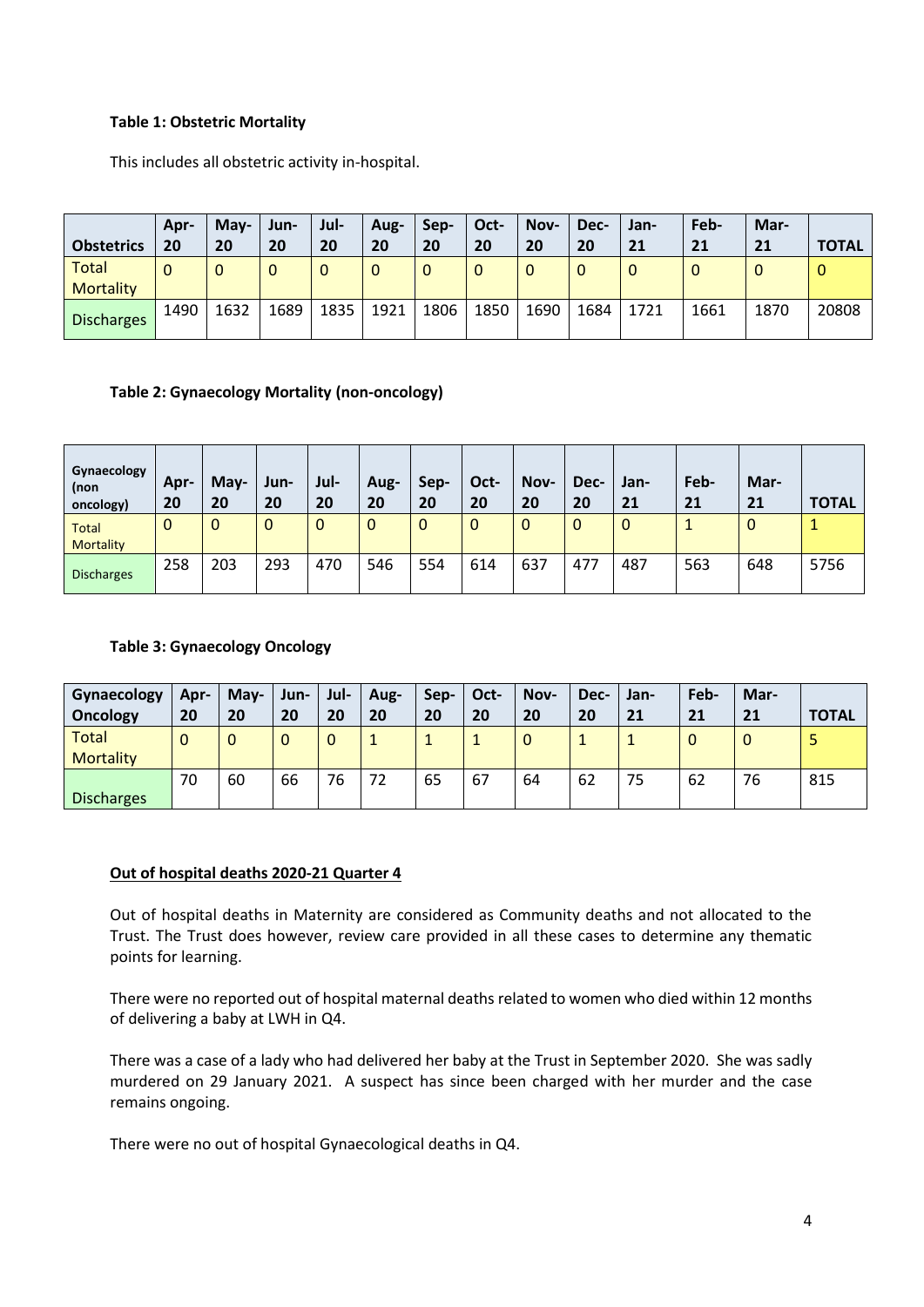Out of hospital deaths in Maternity are considered as community deaths and not allocated to the Trust. The Trust does however, review care provided in all these cases to determine any thematic points for learning.

| Mortality reviews in Q4                  |                           |                    |  |  |  |  |  |  |
|------------------------------------------|---------------------------|--------------------|--|--|--|--|--|--|
|                                          | <b>Maternity (Direct)</b> | <b>Gynaecology</b> |  |  |  |  |  |  |
| No of Adult Deaths                       | 0                         | 2 (following       |  |  |  |  |  |  |
|                                          |                           | discharge)         |  |  |  |  |  |  |
| No of Mortality Reviews completed        | $\mathbf 0$               | 0 (patients        |  |  |  |  |  |  |
|                                          |                           | passed away        |  |  |  |  |  |  |
|                                          |                           | at another         |  |  |  |  |  |  |
|                                          |                           | Trust)             |  |  |  |  |  |  |
| No of deaths requiring RCA's             | 0                         | 2 (72 hour         |  |  |  |  |  |  |
|                                          |                           | reviews,           |  |  |  |  |  |  |
|                                          |                           | declared as        |  |  |  |  |  |  |
|                                          |                           | <b>Serious</b>     |  |  |  |  |  |  |
|                                          |                           | Incidents by       |  |  |  |  |  |  |
|                                          |                           | an external        |  |  |  |  |  |  |
|                                          |                           | Trust)             |  |  |  |  |  |  |
| No of deaths due to deficiencies in care | 0                         | 0                  |  |  |  |  |  |  |
| <b>Mortality Themes</b>                  | N/A                       | N/A                |  |  |  |  |  |  |
| Progress v Smart Plans                   | N/A                       | N/A                |  |  |  |  |  |  |
| <b>Mortality Outcomes</b>                | N/A                       | N/A                |  |  |  |  |  |  |
| Measures for ongoing scrutiny            | N/A                       | N/A                |  |  |  |  |  |  |

# **Table 4 Mortality reviews and Key Themes**

**Unexpected adult gynaecology deaths** trigger a 72- hour report and are recorded on Ulysses (Trust risk management and incident recording system).

There were 2 unexpected gynaecology deaths recorded in this quarter.

**Oncology** - On 29 December 2020, the patient underwent a Laparotomy, Total Abdominal Hysterectomy (TAH), Bilateral Salpingo Oophorectomy (BSO) and omental biopsy for an ovarian mass and a raised CA125 (443). They had an uneventful recovery and were progressing well. They were discharged on 01 January 2021 following review. Later the same day the patient was taken by ambulance to the Accident & Emergency (A&E) Department at the Royal Liverpool Hospital. The patient had been experiencing chest pain and abdominal pain and 999 were called. On arrival to A&E the patient was in cardiac arrest and a team decision was made to stop resuscitation efforts and the patient passed away.

**Non-oncology** - In February 2021, a patient had been admitted for planned Colorectal surgery as part of the Covid support work agreed with Liverpool University Foundation Trust (LUFT). They had an uneventful recovery and were progressing well, aiming for discharge home to daughter's residence for recuperation. They then became unwell on the 19 February – they were seen by a colorectal surgeon with a plan for CT. They were reviewed again with a plan put in place for transfer to the Royal Liverpool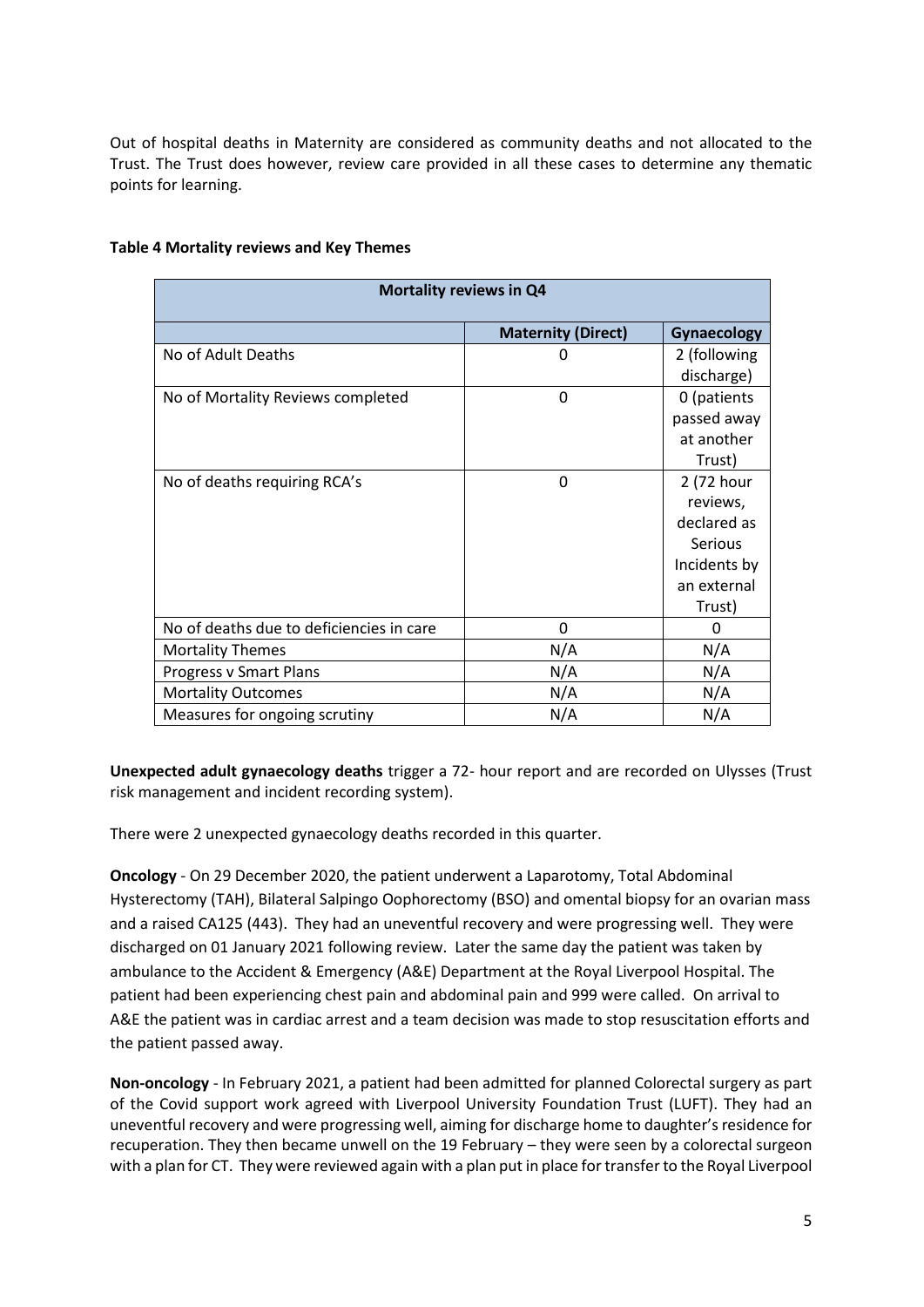Hospital for CT and ongoing management. They subsequently deteriorated and passed away unexpectedly at the Royal Liverpool Hospital.

All **direct maternal deaths** trigger serious incident investigation. No direct maternal deaths were recorded in this quarter.

# Learning from Deaths

There have been 2 Gynaecology unexpected deaths, reported in Q4 and subject to 72-hour reviews. There were no immediate issues identified following the reviews. Both cases remain subject to ongoing Serious Incident investigations, having been declared and led by LUFT. The Trust remain actively involved in both cases. Any associated learning, if applicable, will be shared once the investigations have been completed.

## Risk Assurances in relation to Mortality

As part of the Trusts assurances processes the Effectiveness and Safety Sub – Committee work to gain assurance as to actions taken in relation to Serious Incident reviews, Lessons Learnt, External Alerts and National guidance on Quality and Safety.

# 2. Maternity / perinatal

# **Table 5. perinatal deaths**

|                                               | Apr-<br>20   | May-<br>20  | Jun-<br>20   | Jul-<br>20     | Aug-<br>20     | Sep-<br>20   | Oct-<br>20   | Nov-<br>20   | Dec-<br>20     | Jan-<br>21 | Feb-<br>21 | Mar-<br>21 | <b>TOTAL</b> |
|-----------------------------------------------|--------------|-------------|--------------|----------------|----------------|--------------|--------------|--------------|----------------|------------|------------|------------|--------------|
| <b>ADULT</b>                                  | $\mathbf{0}$ | $\mathbf 0$ | $\mathbf{0}$ | $\Omega$       | $\mathbf{0}$   | $\mathbf{0}$ | $\mathbf{0}$ | $\mathbf{0}$ | $\mathbf 0$    |            |            |            | $\mathbf 0$  |
| <b>Obstetrics</b>                             |              |             |              |                |                |              |              |              |                |            |            |            |              |
| <b>STILLBIRTHS</b>                            |              |             |              |                |                |              |              |              |                |            |            |            |              |
| <b>Total stillbirths</b>                      | 1            | 5           | 4            | $\overline{2}$ | 3              | 1            | 4            | $\mathbf{1}$ | $\overline{2}$ | 4          | $\Omega$   | 3          | 30           |
| (excl.<br><b>Stillbirths</b><br>terminations) | 1            | 5           | 4            | $\overline{2}$ | $\overline{2}$ | 1            | 2            | $\mathbf{1}$ | $\overline{2}$ | 3          | 0          | 3          | 26           |
| <b>Births</b>                                 | 596          | 579         | 638          | 658            | 677            | 681          | 669          | 605          | 605            | 604        | 615        | 650        | 7573         |
| Overall Rate per<br>1000 births               | 1.68         | 8.63        | 6.27         | 3.03           | 4.43           | 1.47         | 5.98         | 1.65         | 3.31           | 6.6        | $\Omega$   | 4.6        | 3.9          |
| (excluding<br>Rate<br>TOP) per 1000           | 1.68         | 8.63        | 6.27         | 3.03           | 2.95           | 1.5          | 1.47         | 1.65         | 3.31           | 4.9        | $\Omega$   | 4.6        | 3.4          |

# **PERINATAL DEATHS**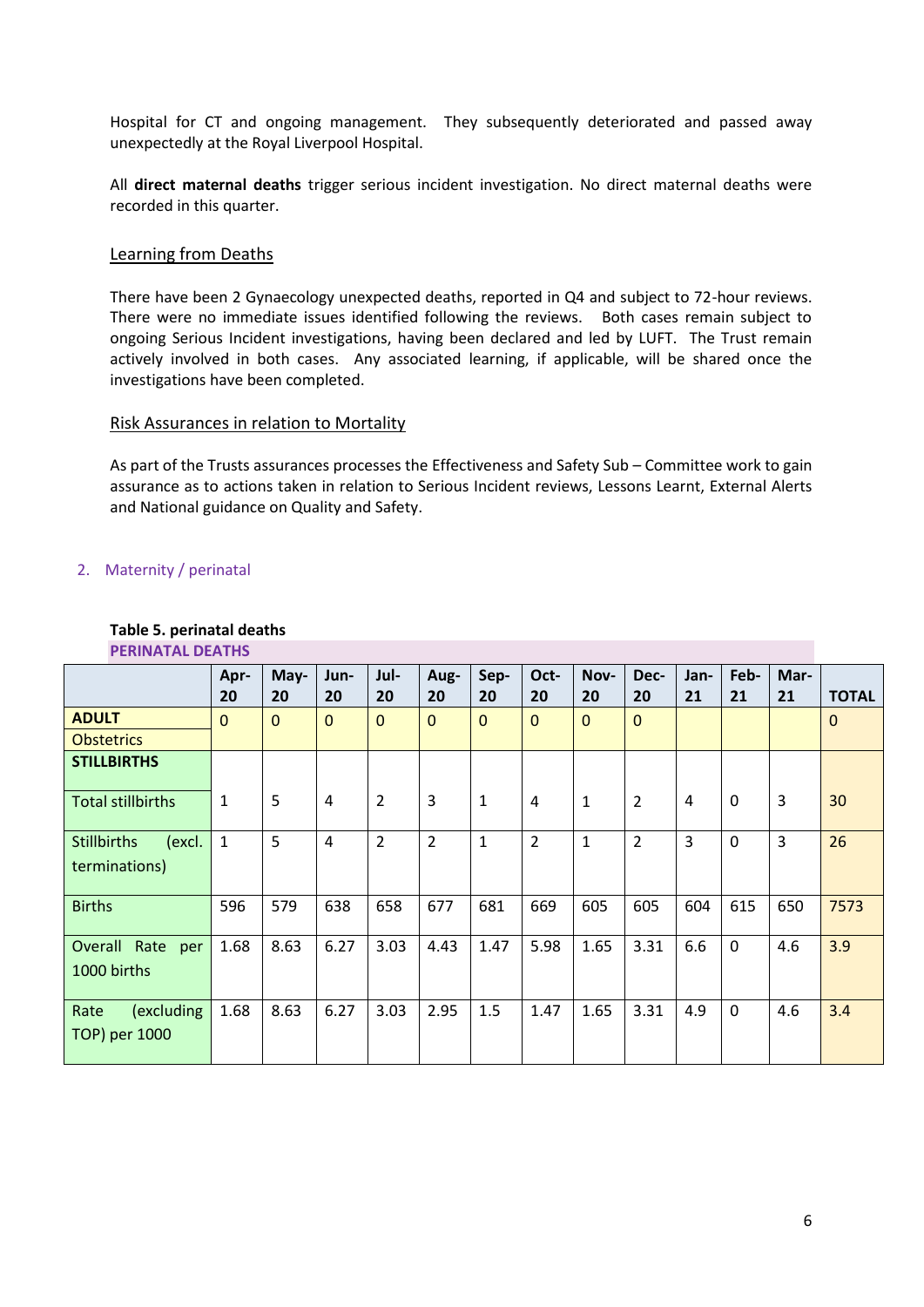#### **Figure 1: rate since 2015-16 per 1,000 births**



All Perinatal deaths in the Trust are subject to review using the Perinatal Mortality Review Tool. The tool grades care as shown in the table below. This report encompasses all babies >23+6 weeks.

# **Table 6: MBRRACE - UK Care Grading**

| <b>Care Grade</b> | <b>Description</b>                                                       |
|-------------------|--------------------------------------------------------------------------|
| <b>Grade A</b>    | No improvements in care identified                                       |
| <b>Grade B</b>    | Improvements in care identified that would not have changed the outcome  |
| <b>Grade C</b>    | Improvements in care identified that <b>may</b> have changed the outcome |
| <b>Grade D</b>    | Improvements in care provided that would have changed the outcome        |

Any cases graded D are automatically reported as a Serious Incident and added to StEIS. A root cause analysis, (RCA), investigation is completed, and the family are informed of the findings.

All our parents are invited to submit questions for the review panel to answer through the Honeysuckle team.

## **Stillbirth reviews and Key Themes**

## **Table 7: MBRRACE - UK Care Grading**

| Care Grade | <b>Description</b>                                                      |
|------------|-------------------------------------------------------------------------|
| Grade A    | No improvements in care identified                                      |
| Grade B    | Improvements in care identified that would not have changed the outcome |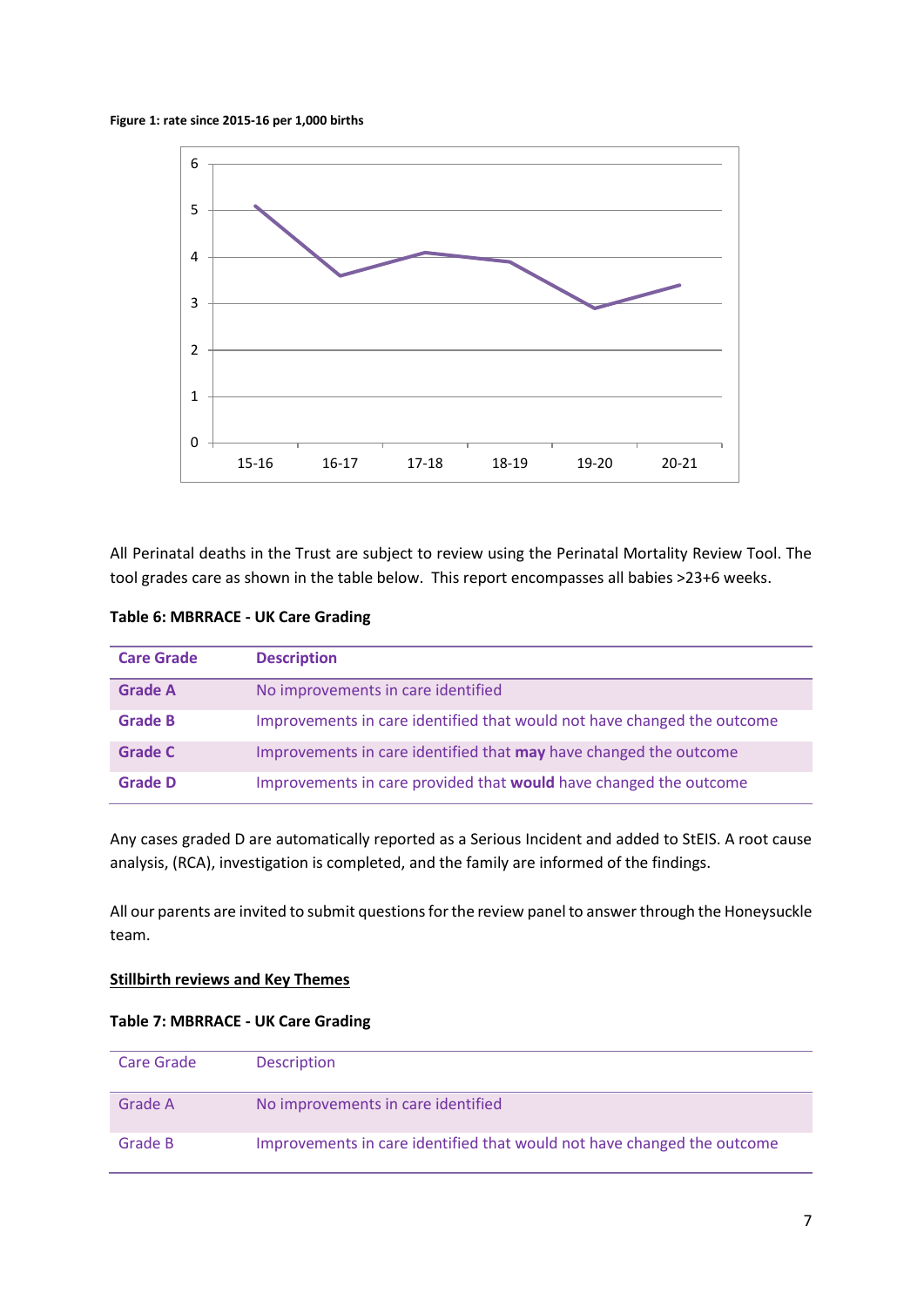| Grade C | Improvements in care identified that <b>may</b> have changed the outcome |
|---------|--------------------------------------------------------------------------|
| Grade D | Improvements in care provided that <b>would</b> have changed the outcome |

Any cases graded D are automatically reported as a Serious Incident and added to StEIS. A root cause analysis, (RCA), investigation is completed, and the family are informed of the findings.

All our parents are invited to submit questions for the review panel to answer through the Honeysuckle team.

# **Stillbirth reviews and Key Themes**

## **Table 8. Grading of antenatal care for babies in Q4 2020-21**

| Grade          | Care in antenatal period |
|----------------|--------------------------|
| $\overline{A}$ | 1                        |
| B              | 1                        |
| $\mathsf{C}$   | 1                        |
| D              | O                        |
| <b>UNK</b>     | 3                        |

Three babies are still to be reviewed. One is awaiting formal review and two had outstanding pathology reports at the time of the May PMRT meeting.

# **Table 9. Details of the deaths for this period and consequent actions taken**

| Gestation                               | Grading<br>of care | Cause of death                 | <b>Issues</b>                            | <b>Actions</b>                                                                                                               | Parental<br>involvement                                                          |
|-----------------------------------------|--------------------|--------------------------------|------------------------------------------|------------------------------------------------------------------------------------------------------------------------------|----------------------------------------------------------------------------------|
| 24<br>(reviewed<br>during Q4<br>report) | B                  | <b>Placental abruption</b>     | 16-week<br><b>No</b><br>appointment      | Audit of 16-<br>week<br>appointments<br>in<br>Summer<br>once K <sub>2</sub> has<br>been in place<br>long enough<br>to effect | <b>Questions</b><br>submitted<br>and<br>answered.<br><b>Debrief</b><br>conducted |
| 35                                      | $\mathsf{C}$       | Fetal vascular<br>malperfusion | Growth scan<br>guideline not<br>followed | Cardiac clinic<br>to consider<br><b>FMU follow</b>                                                                           | Invited but no<br>questions<br>submitted.                                        |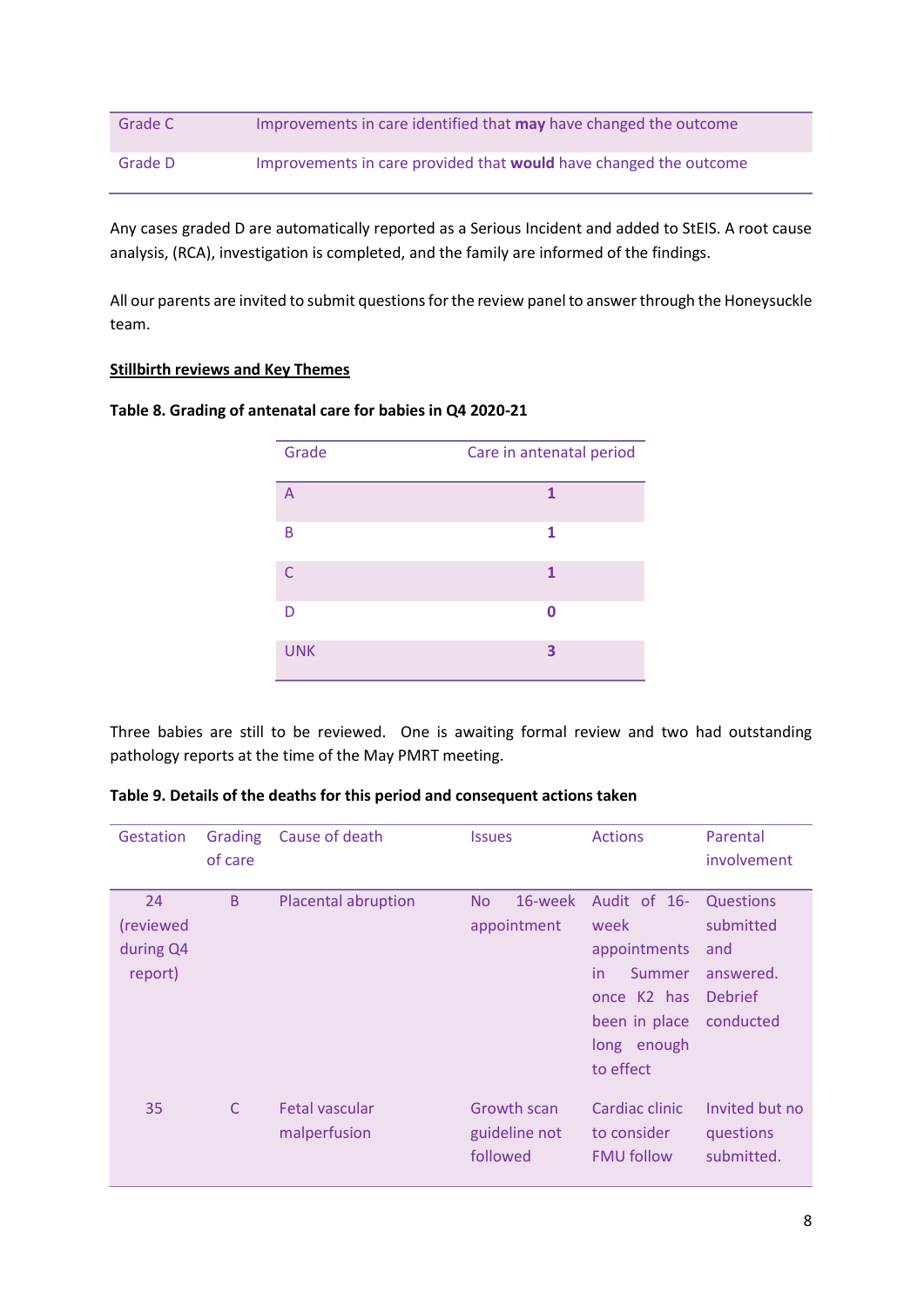|    |                |                                                       |                                         | up for growth<br>for high risk<br>babies                | <b>Debrief</b><br>arranged                                              |
|----|----------------|-------------------------------------------------------|-----------------------------------------|---------------------------------------------------------|-------------------------------------------------------------------------|
| 37 | B              | <b>Delayed villious</b><br>maturation                 | <b>Missed ANC</b><br>not followed<br>up | Out of area<br>women need<br>robust follow<br>up system | Invited but no<br>questions<br>submitted.<br><b>Debrief</b><br>arranged |
| 32 | $\overline{A}$ | Fetal abnormality and<br>fetal vascular<br>thrombosis | <b>None</b>                             | <b>None</b>                                             | Invited but no<br>questions<br>submitted.<br><b>Debrief</b><br>arranged |
| 26 |                | To be reviewed June                                   |                                         |                                                         | Questions<br>submitted                                                  |
| 34 |                | To be reviewed June                                   |                                         |                                                         | Invited to<br>submit<br>questions                                       |
| 32 |                | To be reviewed June                                   |                                         |                                                         | Invited to<br>submit<br>questions                                       |

# **Actions taken to address the findings for Q4:**

- Cardiac clinic to consider risk assessment of their women who would benefit from FMU follow up for fetal wellbeing.
- It is proposed K2 and continuity of carer will reduce the number of missed 16-week appointments. An audit of this needs to be undertaken in Summer to support this.

## **Progress on previous actions**

- DNA Audit has been provisionally reported by consultant midwife. The current guideline and pathway does not encompass the new online notes system. New guidance needs to be developed.

# **Revised March 2021 CNST requirement targets**

The trust was in receipt of the revised maternity invective scheme guidance which has included updated timescales and deadlines for the reporting and reviewing of stillbirths and neonatal deaths.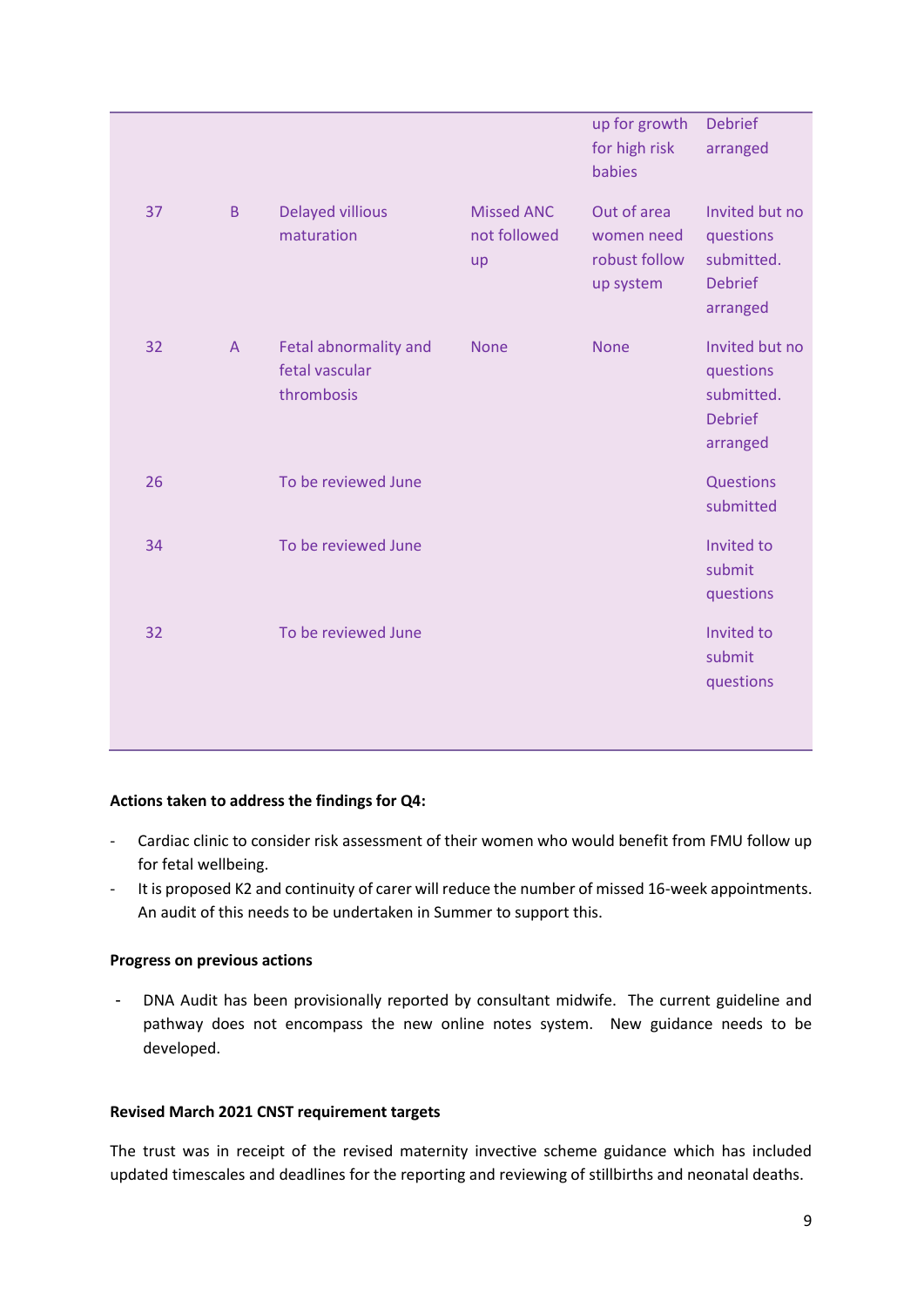All CNST targets have been met for perinatal mortality as described within the guidance. The trust board were updated as per maternity incentive scheme lead in May 2021.

This quarterly report (and previous quarterly reports) will continue to be discussed with the maternity safety champion.

# 2020 – 2021 Summary of findings

In 2021 we have seen a slight reduction in the number of babies for whom different care could have led to a different outcome from 26% to 22%.

| <b>Grading of AN care</b> | Number of babies | Percentage |
|---------------------------|------------------|------------|
| $\overline{A}$            | $\mathsf{q}$     | 39%        |
| B                         | 9                | 39%        |
|                           | 4                | 17%        |
| D                         | 1                | 4%         |
| <b>Total</b>              | 23               | 100%       |

# **Table 10: 2020 – 2021 Grading of care (only 23/26 babies reviewed)**

#### **Table 11: 2019 – 2020 Grading of care**

| Grading of AN care | Number of babies | Percentage |
|--------------------|------------------|------------|
| A                  | 11               | 48%        |
| B                  | 6                | 26%        |
| C                  | 4                | 17%        |
| D                  | 2                | 9%         |
| Total              | 23               | 100%       |

Table 12 outlines the issues associated with the stillbirths for babies in 2020 -2021 raised through PMRT. Not all are significant to the outcome.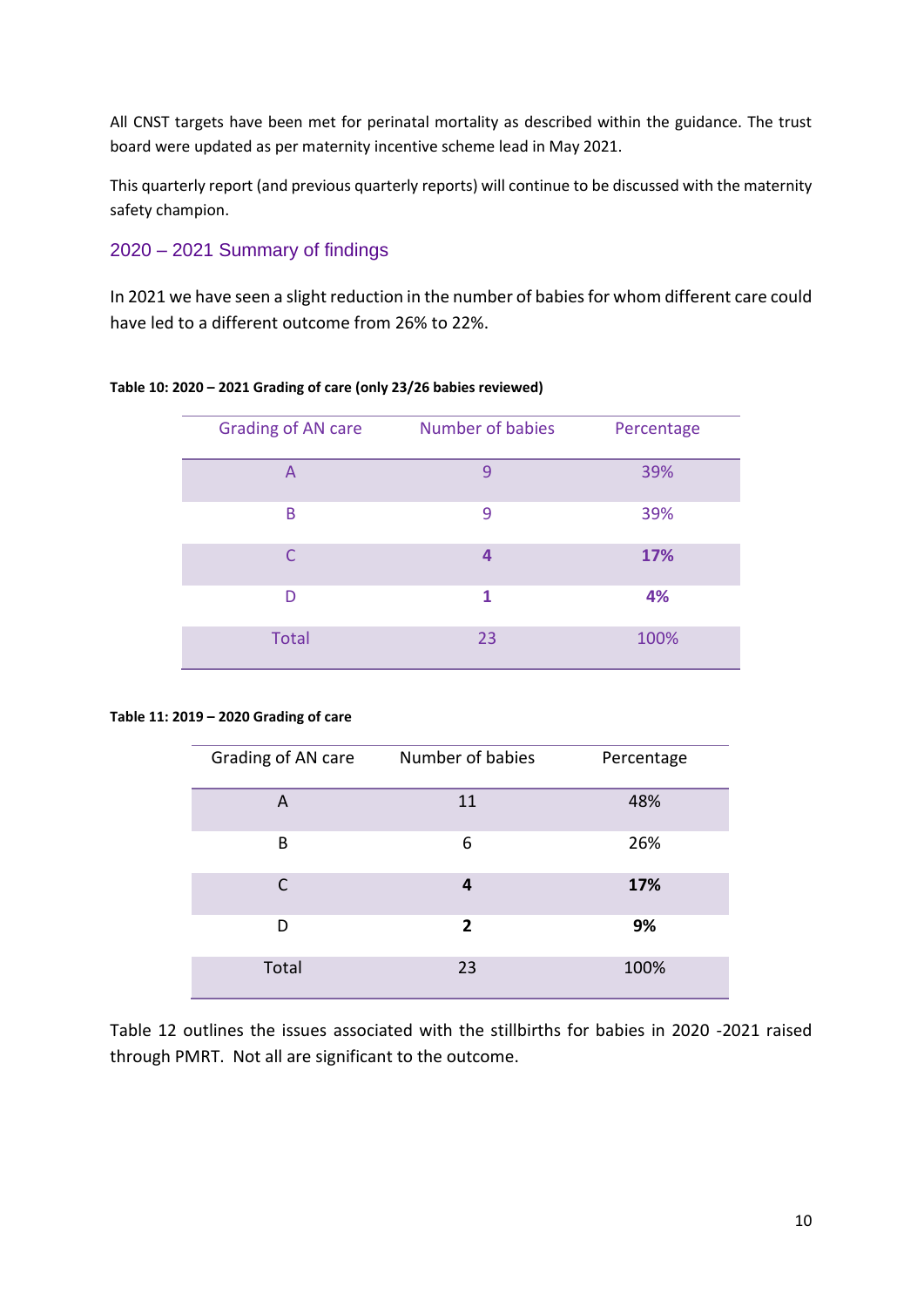### **Table 12: Issues identified with care**

| <b>Issue</b>                                             | Number of babies |
|----------------------------------------------------------|------------------|
| Aspirin prescription                                     | $\mathbf{1}$     |
| CTG interpretation                                       | 1                |
| <b>DNA</b>                                               | 7                |
| Domestic violence enquiry                                | 7                |
| Growth detection                                         | 6                |
| <b>Booked late</b>                                       | 1                |
| Fetal anomaly not diagnosed AN                           | $\overline{2}$   |
| <b>Missed ANC</b>                                        | $\overline{2}$   |
| Partogram not used                                       | $\overline{4}$   |
| Baby transferred elsewhere for PM                        | 11               |
| No pre-conceptual counselling for<br>previous GDM or HTN | $\overline{2}$   |
| No referral to consultant care                           | 2                |
| Stillbirth diagnosed in a satellite unit                 | $\mathbf{1}$     |
| Scan request declined                                    | $\mathbf{1}$     |
| Screening for GDM not undertaken                         | $\overline{2}$   |
| Covid 19                                                 | 6                |

There has been a significant improvement in the number of babies where an issue was identified with partogram use (12/23 in 2019-20 to 4/23 in 2020-21) and DV enquiry (12/23 in 2019-2020 and 7/23 in 2020-21). This reflects the learning from previous reports and we envisage it will continue to improve.

PMRT highlights transferring a baby to another unit for post-mortem as an issue. This an imported risk from the structure of healthcare in Liverpool. We ensure that parents are informed of the transfer and that babies are well cared for throughout the journey. We also invite the pathologists to the review panels which means we gain greater insight into the cause of death.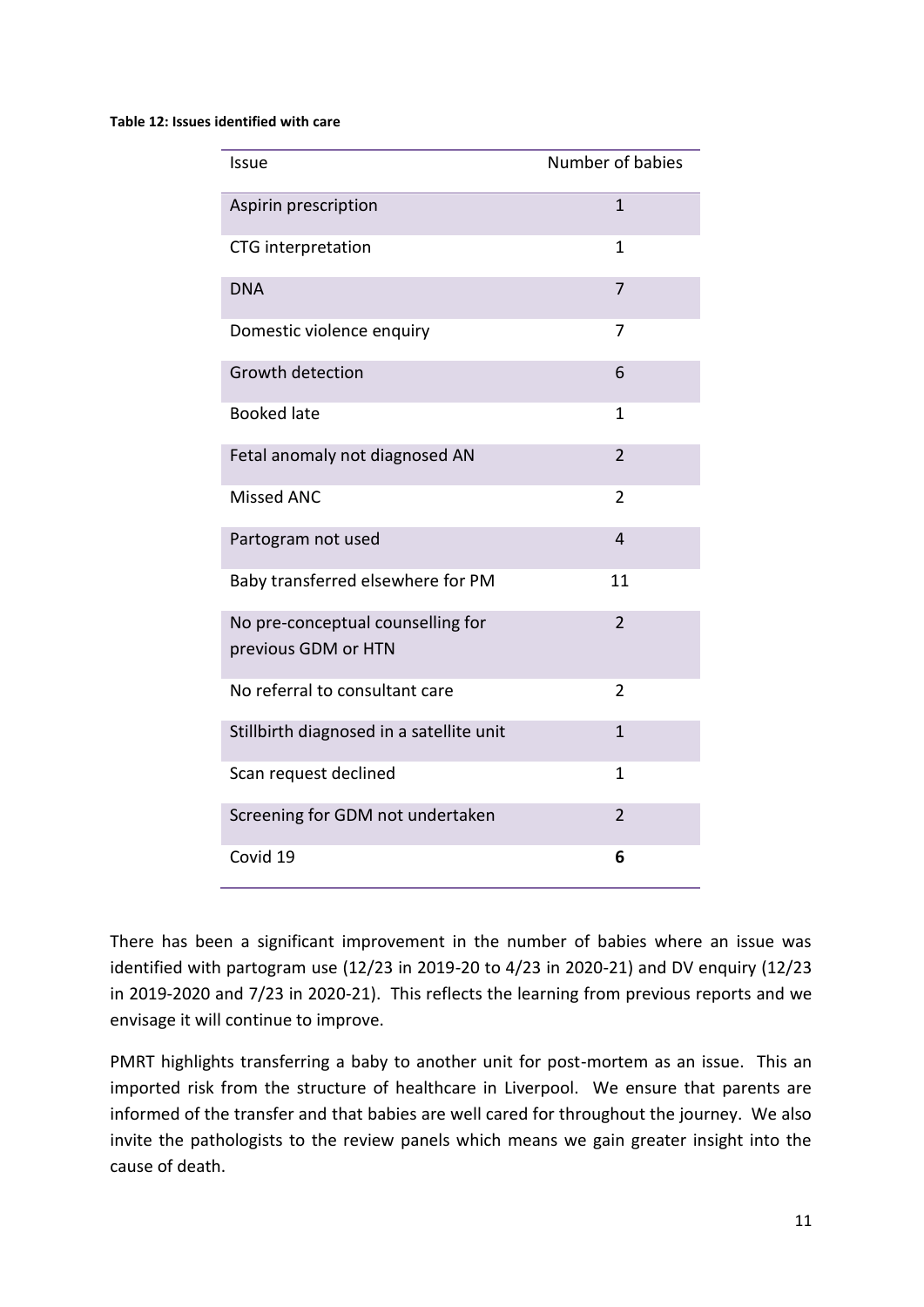COVID has impacted all of our stillbirths in the sense it has impacted on all of our lives and the healthcare we provide. We have been unable to provide as much face-to-face care and we have had to pause CO screening. We identified 6 babies where it was a specific issue.

- 4 mothers' partners were not present with the mother at significant points such as when the stillbirth was diagnosed.
- 1 mother had COVID at the time of the stillbirth. This baby is undergoing SI review. The report is not yet completed.
- 1 mother was unable to access her 20-week anomaly scan within the expected time frame as she was isolating on return from holiday abroad.
- 1 couple were unable to take their baby home due to COVID restrictions.

DNA was associated with 7 of our stillbirths in 2020-21. We have identified that the current DNA management guideline does not fit with the new online note system. A new guideline will be developed to encompass the new system. A large proportion of the DNA is at 16 weeks. The previous system relied upon women booking this appointment through primary care and we have found that this does not regularly occur. The new continuity of carer midwifery case loading model is proposed to be a framework to improve access to care for women.

Fetal growth detection and subsequent management has been highlighted as an issue and we note this is a recurring theme. This is multifactorial.

- 2 babies the symphysis fundal height was incorrectly plotted and 2 babies the estimated fetal weight was not plotted correctly.
- 1 baby the growth scan policy was not adhered to.
- 1 baby growth scans were undertaken but they did not identify small for gestational age despite images of adequate quality. This is a known limitation of growth scans.
- 1 mother did not attend her 25-week appointment therefore she did not undergo SFH measurement and the potential to identify a small baby was missed.

# Parental involvement

Parental involvement in reviews is central to our stillbirth review process. All our parents are informed of and invited to participate in the review process through submitting questions. Each baby is assigned a Honeysuckle bereavement midwife who is the point of contact. In 2020-21 16/26 (62%) parents submitted questions to us for the review.

Progress on issues and actions for 2020-21

• An aspirin PGD has been approved to improve access to aspirin for women early in pregnancy.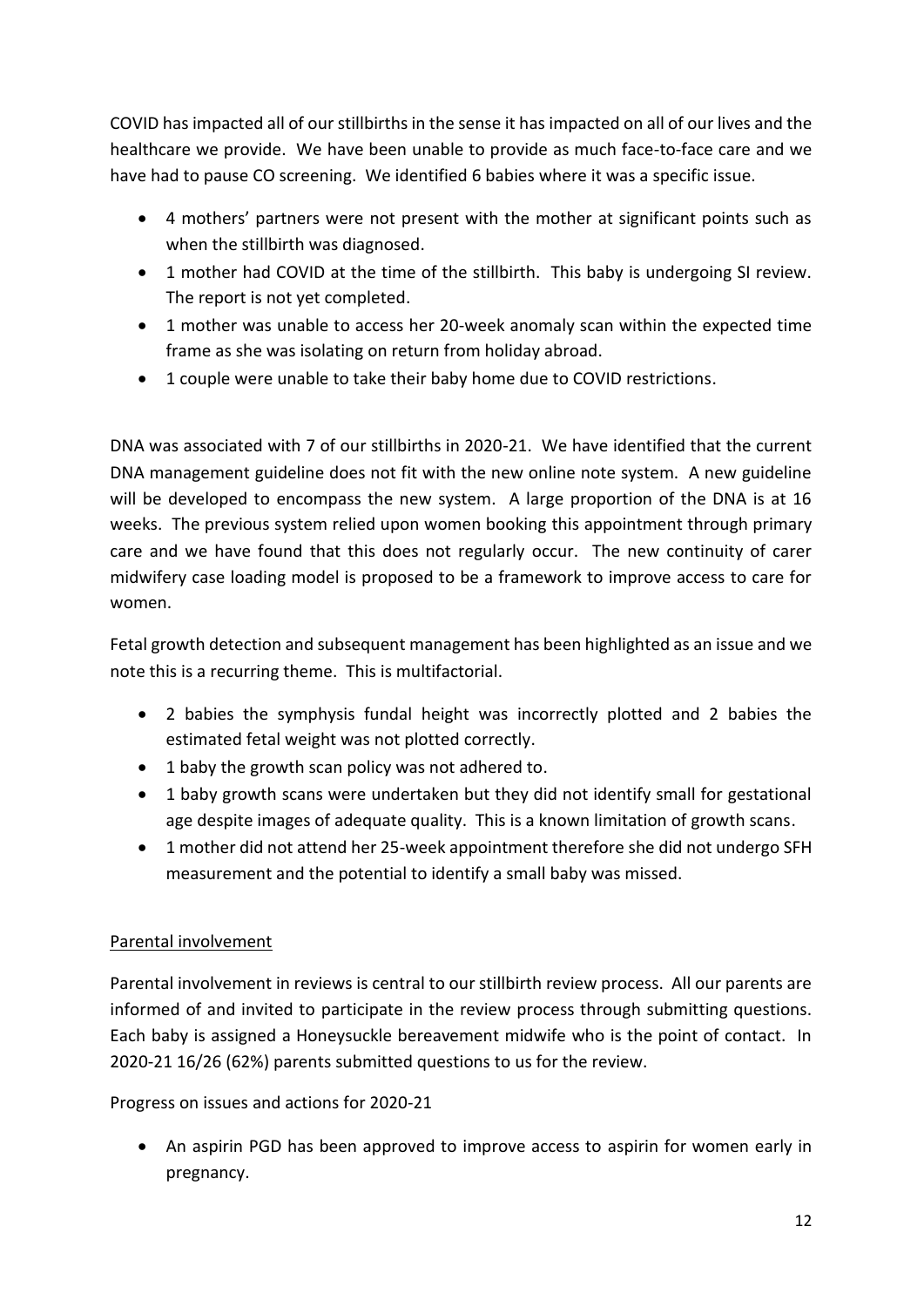- Formal process for referral to consultant led clinic for raised platelets has been implemented.
- Stillbirth investigation process SOP is live, enabling us to provide a consistent approach to stillbirth investigations.
- Current DNA policy has been identified as out of date and in need of updating to capture the new online notes system.
- Continuity of carer is anticipated to reduce the number of DNA, particularly at 16 weeks. We propose an audit of 16-week contacts in the summer to evidence the predicted improvement.

# Recommendations

It is recommended that the committee:

- take assurance that the rate of stillbirth remains on the downward trajectory.
- take assurance that we put parents at the centre of our investigation process.
- take assurance that all stillbirths undergo a robust review process where learning is identified and shared.
- take assurance on progress against nationally mandated initiatives such as CNST year 3, PMRT and MBRRACE-UK.

# 3. Neonates

This section updates the Board regarding the Trust systems and processes to review and learn from deaths of neonates under their care. This is in accordance with recommendations by the National Quality Board and the Care Quality Commission. It outlines the work taking place within the department which is reported to the neonatal NWODN (North West operational delivery network) and reviewed at CDOP (child death overview panel).

Key findings:

- Q4 mortality rate for all LWH neonatal deaths is 6.4/1000 births
- Q4 mortality for LWH booked babies is 3.2 /1000 births
- Overall 20/21 mortality rate for all LWH neonatal deaths is 6.2/1000 births
- Overall 20/21 mortality for LWH booked babies is 3.2/1000 births

# 1. Mortality Dashboard

It has been agreed with the Head of Governance and Deputy Medical Director, that the following table showing the total mortality and the rate of death per 1000 births will be used as the mortality dashboard metric. Tables 13 and 14 refer to LWH NICU in-hospital mortality before discharge. The end of year annual neonatal mortality report will detail all neonatal deaths (<28 days), both on NICU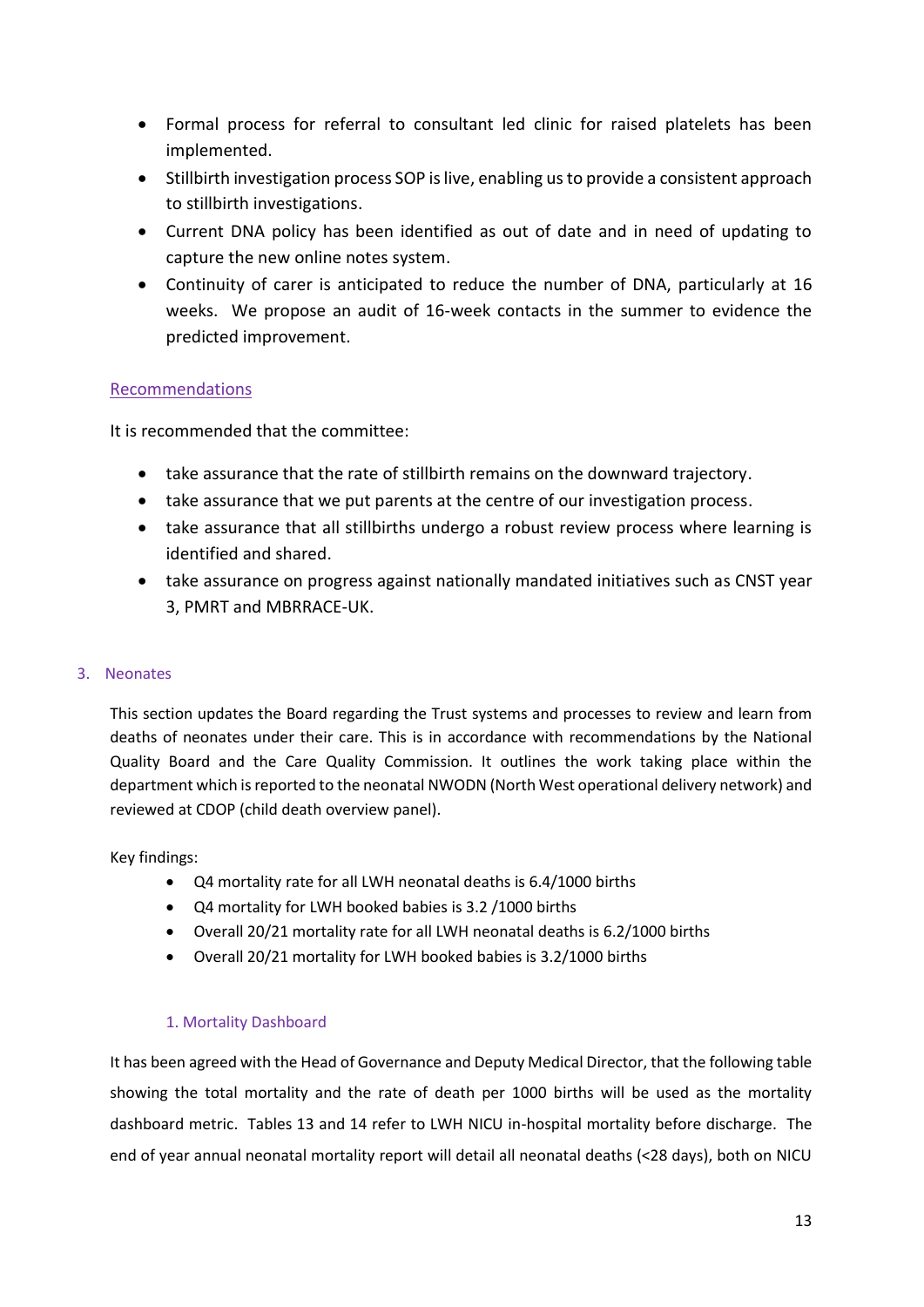and labour ward, all deaths before discharge, deaths at home or in another organisation after delivery and / or care in LWH neonatal unit.

| <b>NICU</b>                       | Apr<br>20 | May<br>20 | Jun<br>20 | Jul<br>20 | Aug<br>20 | Sep<br>20 | Oct<br>20 | Nov<br>20 | <b>Dec</b><br>20 | Jan<br>21 | Feb<br>21 | Mar<br>21 | Total |
|-----------------------------------|-----------|-----------|-----------|-----------|-----------|-----------|-----------|-----------|------------------|-----------|-----------|-----------|-------|
| <b>Discharges</b>                 | 110       | 99        | 78        | 102       | 108       | 91        | 94        | 98        | 90               | 91        | 92        | 89        | 1142  |
| <b>Total Mortality</b>            | 3         | 0         | 4         | 9         | 3         | 9         | 0         | 3         | 4                | 6         | 4         | 2         | 47    |
| <b>Births</b>                     | 584       | 572       | 631       | 658       | 677       | 681       | 669       | 605       | 605              | 610       | 618       | 658       | 7568  |
| Mortality Rate per<br>1000 births | 5.1       | 0         | 6.3       | 13.6      | 4.4       | 13.2      | $\Omega$  | 4.9       | 6.6              | 9.8       | 6.5       | 3.0       | 6.2   |

### **Table 13:** NICU Mortality

There have been a higher than usual number of deaths in July, September and January 20/21. A full annual report will be completed in the next month, with comparison over previous years, benchmarking data and identifying themes and learning to address going forward.



Figure 2 details over time, month by month from 18/19 to 20/21, the discharges and neonatal mortality as bar charts, with the percentage neonatal mortality as the purple line chart. This demonstrates the change we have seen over the last year in the neonatal mortality rates in LWH.

Table 14 details the mortality for babies booked at LWH only, excluding in-utero and post-natal transfers. Tables 15 and 16 detail the breakdown of the deaths by gestation and cause. As a regional tertiary surgical and cardiac NICU we accept in-utero and post-natal transfers of high-risk babies requiring intensive care after birth and have an increased risk of mortality.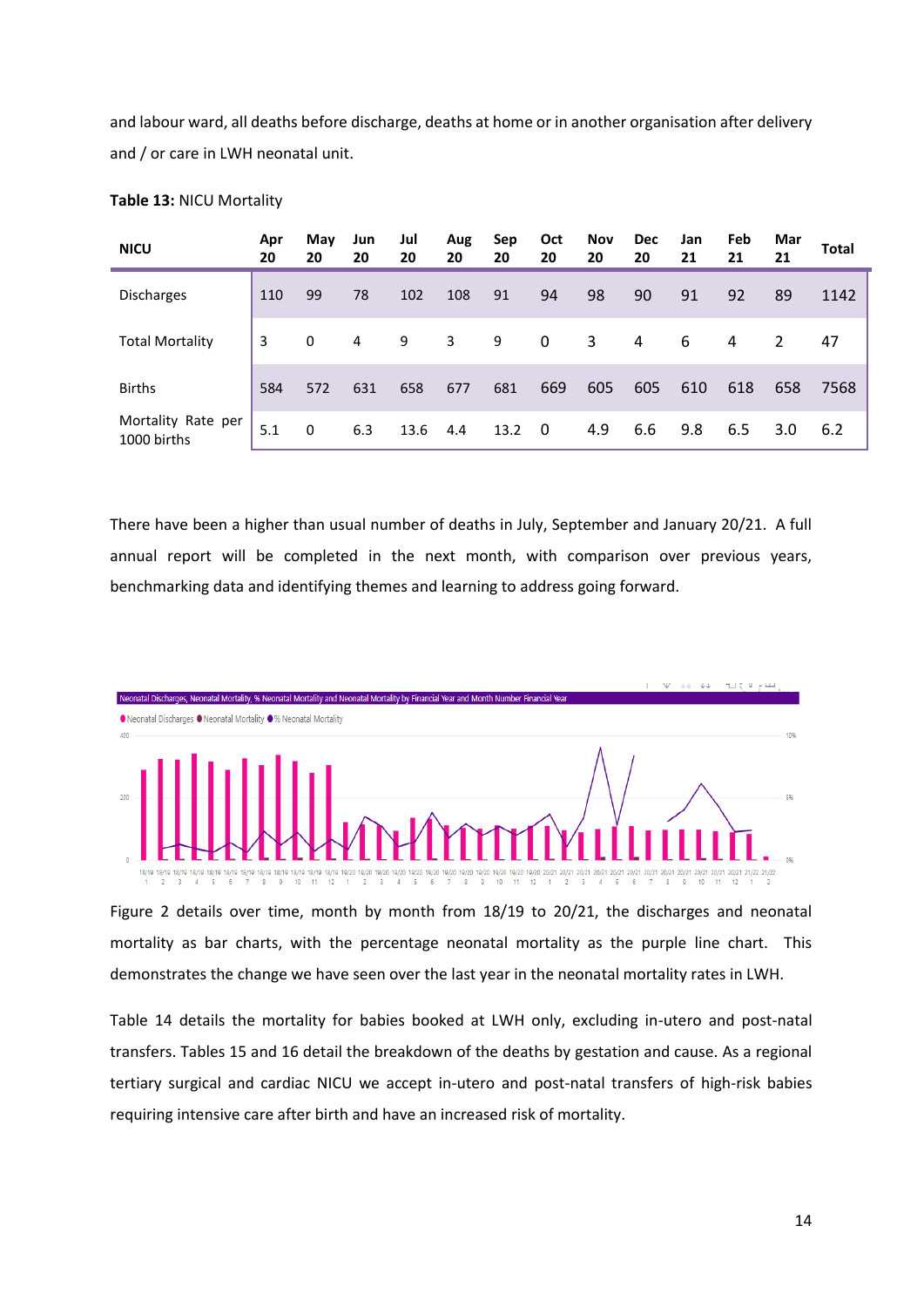**Table 14:** NICU Mortality (booked LWH)

| <b>NICU</b><br>(LWH<br><b>BOOKED)</b> | Apr<br>20    | May<br>20    | Jun<br>20 | Jul<br>20 | Aug<br>20 | Sep<br>20 | Oct<br>20 | Nov<br>20      | <b>Dec</b><br>20 | Jan<br>21 | Feb<br>21 | Mar<br>21 | <b>Total</b> |
|---------------------------------------|--------------|--------------|-----------|-----------|-----------|-----------|-----------|----------------|------------------|-----------|-----------|-----------|--------------|
| Discharges                            | 110          | 99           | 78        | 102       | 108       | 91        | 94        | 98             | 90               | 91        | 92        | 89        | 1142         |
| Total<br>Mortality                    | $\mathbf{1}$ | 0            | 3         | 6         | 1         | 3         | 0         | $\overline{2}$ | 2                | 4         | 2         | 0         | 24           |
| <b>Births</b>                         | 584          | 572          | 631       | 658       | 677       | 681       | 669       | 605            | 605              | 610       | 618       | 658       | 7568         |
| Mortality<br>Rate per<br>1000 births  | 1.7          | $\mathbf{0}$ | 4.8       | 9.1       | 1.5       | 4.4       | 0         | 3.3            | 1.5              | 6.6       | 3.2       | 0         | 3.2          |

Some variation is to be expected month on month, however July is noted to be higher than usual. There was an initial overview of the cases for any clear themes, pending full review through the PMRT process for issues and identifiable themes.

Some babies who are born and or cared for in NICU are subsequently transferred to Alder Hey (AH) for ongoing management. If a baby dies after transfer to AH, the case is reviewed through the AH mortality review process by the hospital mortality review group with neonatal input from the LWHNSFT. If a baby is transferred to a hospice for end of life care the case is reviewed through the LWH PMRT process.

| Table 15: Mortality after discharge from NICU |  |  |  |  |
|-----------------------------------------------|--|--|--|--|
|-----------------------------------------------|--|--|--|--|

|                                                      | Apr<br>20                                        | May<br>20                                       | Jun<br>20            | Jul<br>20            | Aug<br>20                           | Sep<br>20            | Oct<br>20 | <b>Nov</b><br>20   | <b>Dec</b><br>20 | Jan<br>21 | Feb<br>21 | Mar<br>21 |
|------------------------------------------------------|--------------------------------------------------|-------------------------------------------------|----------------------|----------------------|-------------------------------------|----------------------|-----------|--------------------|------------------|-----------|-----------|-----------|
| <b>Alder</b><br>Hey<br><b>Children's</b><br>Hospital | $\mathbf{1}$<br>$(non-$<br><b>LWH</b><br>booked) | $\mathbf{1}$<br>$(non-$<br><b>LWH</b><br>booked | 1<br>(LWH<br>booked) |                      |                                     | 1<br>(LWH<br>booked) |           | 3<br>(2)<br>booked |                  |           |           |           |
| Hospice                                              |                                                  |                                                 |                      | 1<br>(LWH<br>booked) | 1<br>(non-<br><b>LWH</b><br>booked) |                      |           |                    |                  | 2         | 1         |           |
| Repatriation<br>booking<br>to<br>hospital            |                                                  |                                                 | $\mathbf{1}$         |                      |                                     |                      |           |                    |                  |           |           |           |
| Home                                                 |                                                  |                                                 |                      |                      |                                     |                      |           |                    |                  |           |           |           |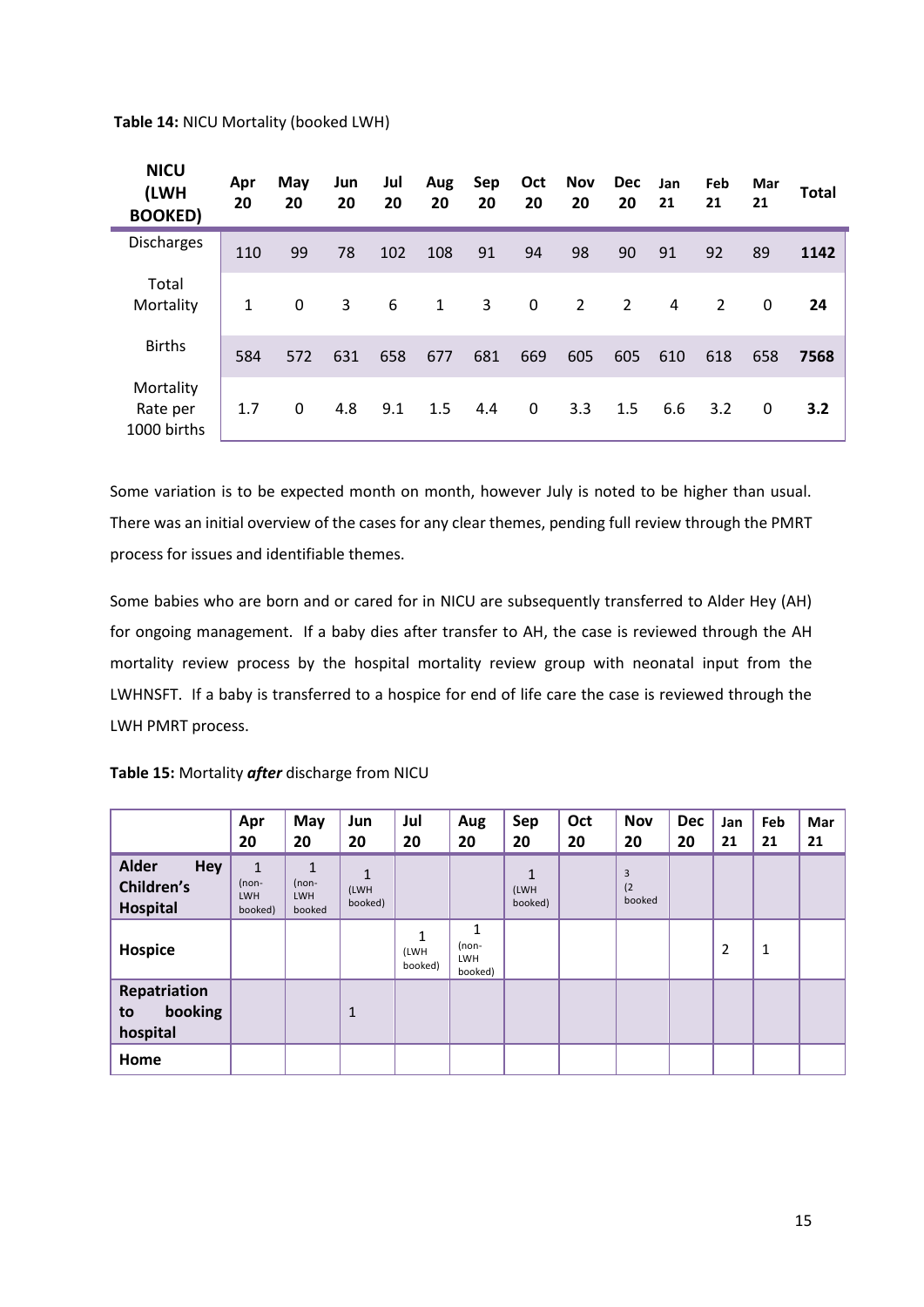Babies who died after transfer to AH are reviewed through the LWH PMRT process which will then feed into the AH HMRG (hospital mortality group) for a complete review of the mother and babies' care.

In Q4, 3 babies died after transfer to another care setting, in all cases this was transfer to hospice for end of life care.

|                                         | <b>LWH booked</b><br>mortality | <b>Non-LWH booked</b><br>mortality | <b>All mortality</b> |
|-----------------------------------------|--------------------------------|------------------------------------|----------------------|
| <b>Extremely preterm (&lt;28 weeks)</b> |                                | 4                                  |                      |
| Very preterm (28-32 weeks)              |                                |                                    |                      |
| Moderate preterm (32-37 weeks)          |                                |                                    |                      |
| Term (>37 weeks)                        |                                |                                    |                      |

**Table 16:** All mortality by gestation Q4 20/21

The highest mortality group remains the extremely and very premature babies. Of the 4 deaths in the moderate and term babies, 3 had congenital anomalies: trisomy 18, bilateral lung hypoplasia and LUTO (lower urinary tract obstruction). The fourth baby in this group died from HIE (hypoxic ischaemic encephalopathy).

Table 17 details the breakdown by primary cause of death as stated on the death certificate, overall for Q4 the majority of deaths were due to prematurity, accounting for 5 out of the 10 deaths this quarter. There were also a significant proportion of deaths attributable to congenital anomalies, which is similar to the proportion seen in the last quarter, although the overall number was higher.

**Table 17**: All mortality by cause Q4 20/21

|                                               | <b>LWH</b><br><b>Booked</b> | In-utero<br>transfers<br>(non-LWH<br>booked) | Ex-utero<br>transfers<br>(non-LWH<br>booked) | <b>Unbooked</b> | <b>Total</b>   |
|-----------------------------------------------|-----------------------------|----------------------------------------------|----------------------------------------------|-----------------|----------------|
| Prematurity                                   | $\overline{2}$              |                                              |                                              |                 | $\overline{2}$ |
| Infection                                     |                             |                                              |                                              |                 | 1              |
| ischaemic<br><b>Hypoxic</b><br>encephalopathy | $\mathbf{1}$                |                                              | $\mathbf{1}$                                 |                 | $\overline{2}$ |
| <b>Congenital abnormality</b>                 |                             | 2                                            | 1                                            |                 | 4              |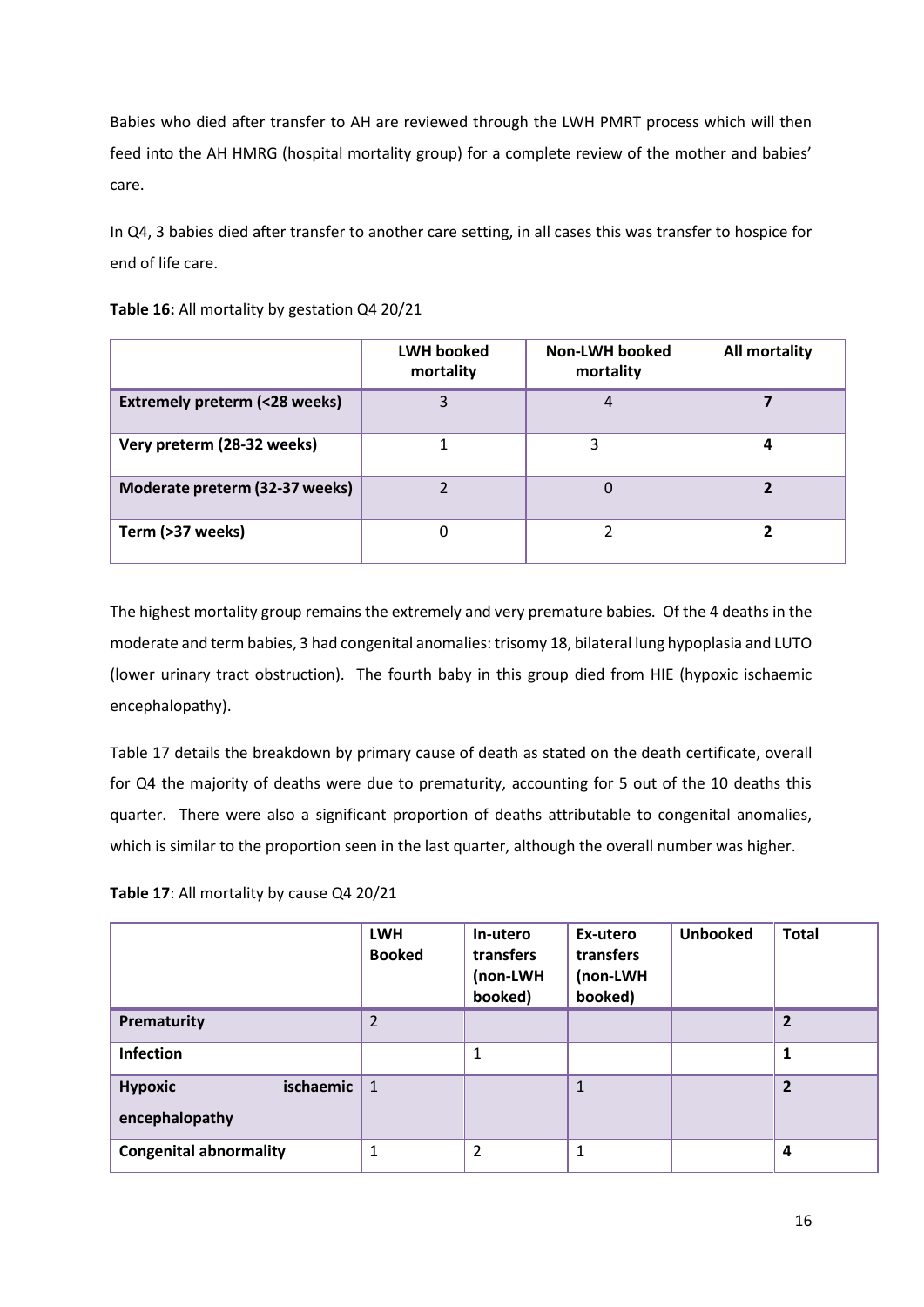| Respiratory       |  |  |  |
|-------------------|--|--|--|
| Cardiovascular    |  |  |  |
| Abdominal / Renal |  |  |  |
| Neurological      |  |  |  |
| Other             |  |  |  |

### Benchmarking data

We benchmark our mortality through MBRRACE nationally and the international VON network. MBRRACE has reported most recently on 2018 data, figure 3 demonstrates mortality rates over time, the grey lines demonstrate UK average for the LWH comparator group i.e. other NICUs with neonatal surgery.

## **Figure 3.**

### Stabilised & adjusted mortality by year of birth

Stabilised & adjusted mortality rates for each type of death compared to the average mortality rate for Trusts and Health Boards in the same comparator group (shown in grey) by year of birth.



Due to updates to the data and improvements to the statistical methodology used, these results might differ slightly from those in previous reports.

We also benchmark through an international group VON, we can compare within the UK members of this network for various aspects of care, figure 4 is the mortality rates specifically for those born, VLBW (<1500g) babies over time. The 2020 increase is notable, there is yet to be a trend analysis the whole comparator group for 2020, this is usually available in June of the following year. Previously we have remained at the upper end of or above the interquartile range for mortality but have mostly followed the trend.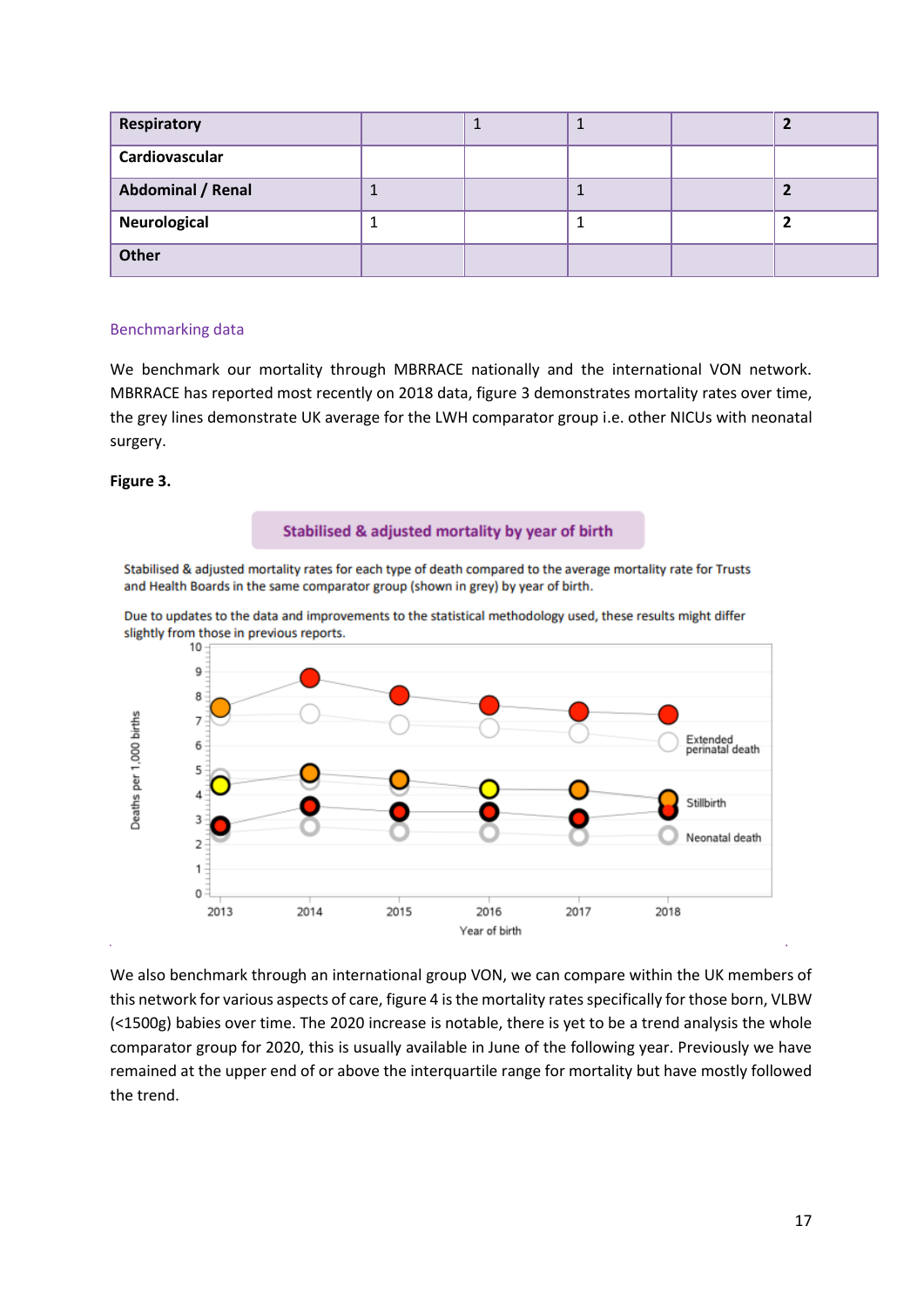



### 2. Mortality reviews

All neonatal deaths on NICU are reviewed using the standardised national perinatal mortality review tool (PMRT). There is a monthly multi-disciplinary review meeting with representation from neonatal, obstetrics, bereavement support and palliative care teams. Reviews are planned for 6-8 weeks after the baby has died. Where there has been an in-utero transfer or a baby has been transferred postnatally for higher level care, the hospital of booking and or/ birth along with other care providers involved are invited to the meeting to complete a joint review encompassing all aspects of care. Each case is then assigned a grade (A-D, see below) for each of the following areas: antenatal care, neonatal care and care after the baby has died.

**Table 18.** Perinatal mortality review tool (PMRT)

| А | no issues with care identified up to the point that the baby was confirmed as having died                   |
|---|-------------------------------------------------------------------------------------------------------------|
| в | care issues which the panel considered would have made no difference to the outcome<br>for the baby         |
|   | care issues which the panel considered may have made a difference to the outcome for<br>the baby            |
|   | care issues which the panel considered were likely to have made a difference to the<br>outcome for the baby |

Cases where a grading of C or D has been assigned will be then reviewed further as a table-top review, or if deemed appropriate a formal review or serious incident. Local mortality review outcomes and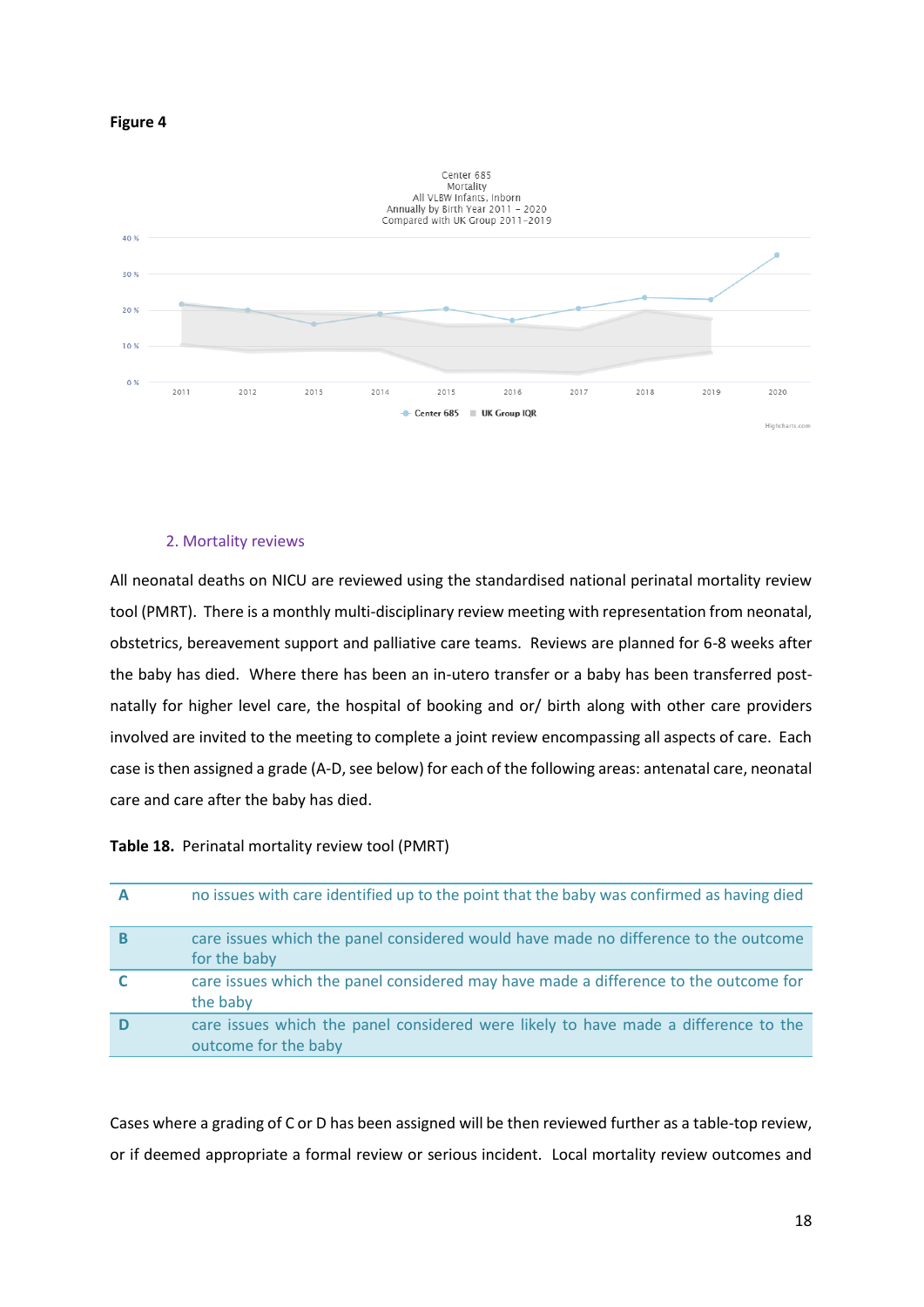learning are shared within the department and at the Clinical Effectiveness Group for Cheshire and Mersey NWODN. The PMRT outcomes are reported to the regional child death overview panel (CDOP).

The PMRT process encourages parental engagement, all parents are informed of the review process at the time the baby dies, followed up with a letter detailing the process and how they can engage is provided. Any comments / questions / concerns which the parents send in are addressed as part of the review and parents are offered an appointment to discuss the response thereafter and a letter detailing the PMRT outcome is provided following the appointment.

|                                                                                                        | Q1             | Q <sub>2</sub> | Q <sub>3</sub> | Q4                                    | <b>Total</b> |
|--------------------------------------------------------------------------------------------------------|----------------|----------------|----------------|---------------------------------------|--------------|
| <b>NICU deaths</b>                                                                                     | $\overline{7}$ | 21             | $\overline{7}$ | 12                                    |              |
| <b>LWH booked NICU deaths</b>                                                                          | 5              | 10             | 4              |                                       |              |
| Mortality rate /1000 births                                                                            | 3.9            | 10.4           | 3.7            |                                       |              |
| <b>LWH booked</b> mortality rate / 1000 births                                                         | 2.2            | 4.7            | 2.1            |                                       |              |
| <b>PMRT Reviews completed</b>                                                                          | $\overline{7}$ | 21             | $\overline{7}$ | 11<br>(incl.3)<br>non-NICU<br>deaths) |              |
| No. of deaths where any care issues were<br>identified (i.e. grades B/C/D)                             |                |                |                |                                       |              |
| Antenatal                                                                                              | 6              | 7              | 2              | $\mathfrak{Z}$                        |              |
| <b>Neonatal</b>                                                                                        | 6              | 14             | 6              | $\overline{7}$                        |              |
| Care of mother after death of baby                                                                     | $\overline{2}$ | 3              | $\mathbf{1}$   | $\mathbf{1}$                          |              |
| No. of deaths where care issues may have or<br>were likely to have affected the outcome<br>(grade C/D) |                |                |                |                                       |              |
| Antenatal                                                                                              | $\mathbf{1}$   | 1(D)           | 2              | $\mathbf{1}$                          |              |
| <b>Neonatal</b><br>Care of mother after death of baby                                                  | $\mathbf{1}$   | 1(C)           |                | $\overline{3}$                        |              |
| Non-NICU deaths of babies cared for on NICU                                                            | 4              | 3              | 3              | 3                                     |              |

## **Table 19:** 20/21 Neonatal Mortality Summary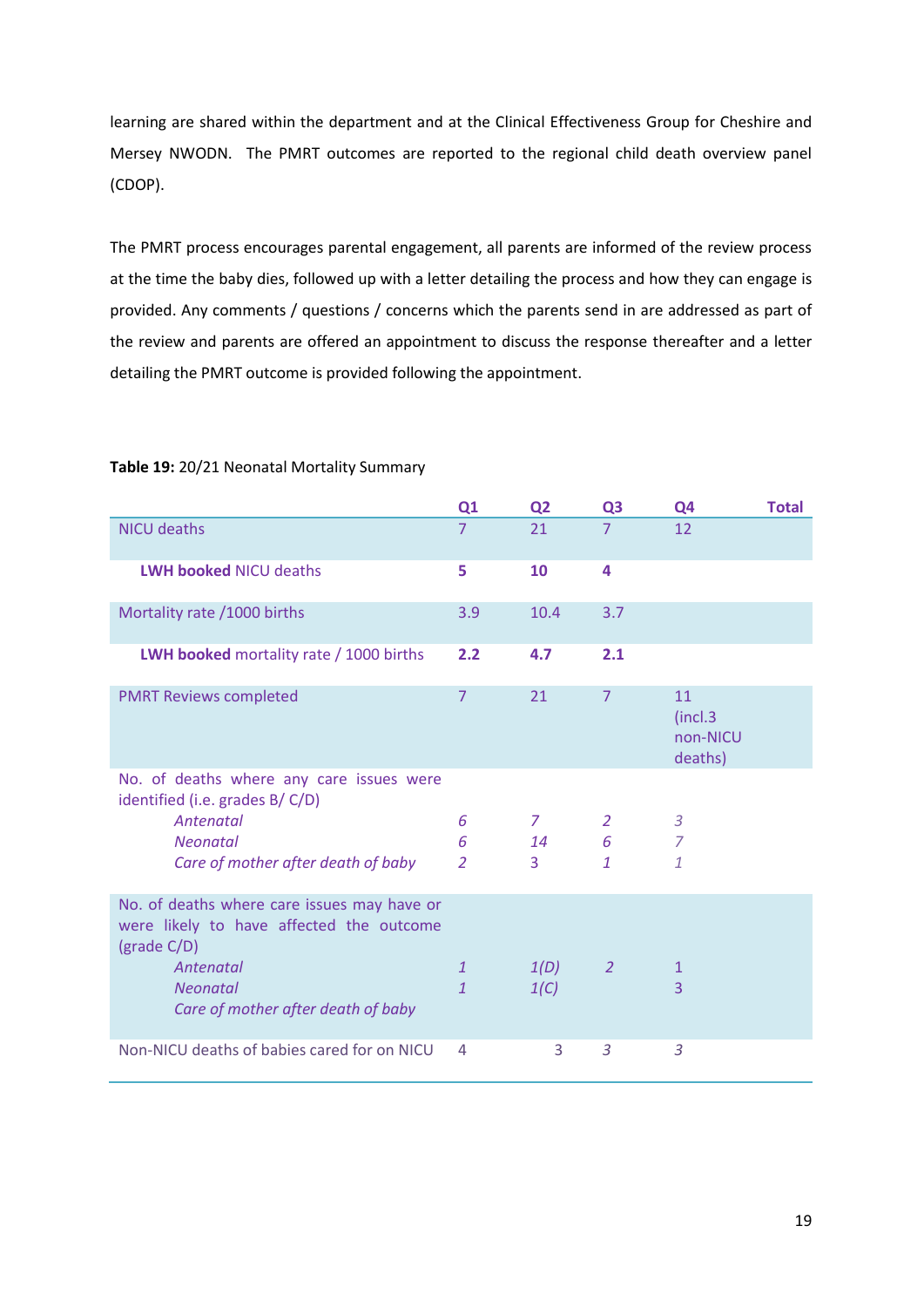### Learning from Deaths from Q4

### – 11/15 reviews completed

In Q4 there were 12 NICU deaths and 3 deaths after transfer to another care setting (hospice), all 15 cases will be reviewed through the PMRT process, to date 11 have been fully reviewed.

## Neonatal care

Of the reviews held to date, we identified care issues in the neonatal management in 7 of 11. In 4 of those cases the care issues identified did not affect the outcome. Three of the cases were deemed to have neonatal care issues which may have affected the outcome for the baby. For 1 of those cases the care issues identified related to management in the birth hospital prior to transfer to LWH for higher level intensive care, the birth hospital will address this issue. Two cases were found to have issues with neonatal care at LWH which may have affected the babies' outcome. Both cases will have in depth tabletop reviews of the issues contributing to the C grading, which for both was early respiratory management in extreme preterm babies although in different ways. The tabletop reviews are pending.

The issues identified which did not have affect the outcome for the baby (grade B) include:

- Unplanned extubation
- Prolonged handling for central line insertion
- Delay in performing septic screen
- Hypothermia on admission (birth hospital actions)

Actions to address the above issues:

- Unplanned extubation audit and QIP commenced May 2021
- New admission and early management protocol for extreme preterm babies education and training commenced May 2021, launching June 2021
- LOTW May 2021 golden hour septic screen for administration of antibiotics within 1 hour of decision to screen
- Hypothermia related to equipment issue and will be addressed by the birth hospital